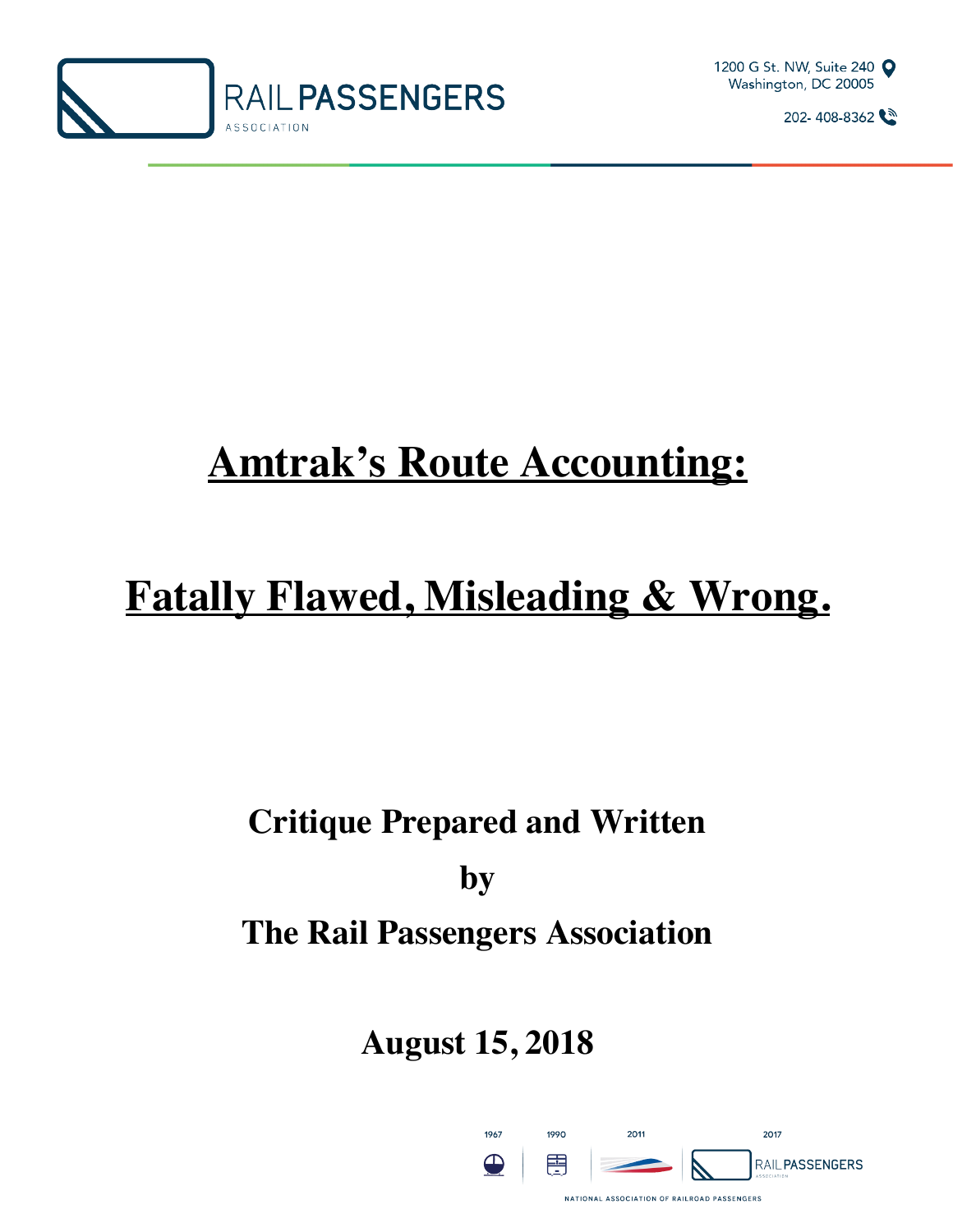



Congress requires Amtrak to submit regular reports on the financial performance of each of its routes. The reports that Amtrak produces, however, *do not meet the requirements Congress has mandated, misrepresent the actual economic performance of individual routes and do not provide the financial information that Congress, the public and Amtrak itself need to make sound decisions.* Amtrak's route reporting system, Amtrak Performance Tracking (APT), allows Amtrak to continue its false narrative that the NEC is more "profitable" than it is and that the longdistance trains cost more than they do. Amtrak claims that it is just "following the law" as it slashes customer services and threatens route eliminations. Congress should demand that Amtrak also follow the law in reporting route performance – and reconsider the laws that Amtrak claims require it to degrade its service to the nation.

The task of assessing route financial performance is complex and difficult for an organization like Amtrak where each of its individual routes represents just a single component of an integrated and interdependent system and where a significant portion of total costs are either fixed or shared. "For 34 years, Amtrak generated … route performance reports using its Route Profitability System (RPS)." However, "Amtrak management, Congress, and other stakeholders [FRA, states, freight and commuter railroads] … raised concerns over the system's transparency, timeliness, system maintenance, and *cost allocation* [emphasis added].". "In 2005, the Government Accountability Office (GAO) criticized Amtrak's reliance on cost allocations rather than cost assignment [saying that it] contributed to unreliable financial performance reporting." "*RPS did not provide the reliable cost accounting information essential to making prudent business decisions* [emphasis added]."v

Congress has tried to solve the problem of the accuracy and transparency of Amtrak's route accounting with legislation, several times, without success. In 2005, Congress directed the Secretary of Transportation "to retain a consultant … to develop … a methodology for determining the *avoidable* [emphasis added] and fully allocated costs of each Amtrak route [and that Amtrak] apply the methodology in compiling an annual report to Congress … The Federal Railroad Administration (FRA) tasked the Volpe National Transportation Systems Center with developing the Amtrak cost accounting methodology."vi

Volpe quickly agreed that RPS was not "*an appropriate tool for analyzing route and service adjustments*  [emphasis added]."vii Why? Because "RPS [did] not calculate and report *avoidable costs* [emphasis added] by route as required by statute." Volpe also reported other weaknesses in RPS: inadequate documentation; inaccurate, unreliable and inexplicable results across periods; inconsistent and conceptually lacking allocation rules; limited use as a management tool because it did not provide accurate information for decision making.

Volpe's effort to develop costing methodology, however, coincided with an Amtrak effort to improve RPS. Because "[t]he similarity between … Volpe's effort to develop a methodology for estimating the Avoidable and Fully Allocated Costs … and Amtrak's effort to improve RPS … offered a unique opportunity for collaboration,  $\ldots$  FRA, Amtrak and Volpe decided to pursue these [two] parallel initiatives as [a single] integrated effort." $\cdot$ There were, however, differences in emphasis: Amtrak focused on Fully Allocated Costs while "Volpe assumed primary responsibility for developing the methodology to estimate *avoidable costs* [emphasis added] ...<sup>"xii</sup> Because both FRA and Volpe wanted to "ensure that [Amtrak would use] the APT methodology … for more than just fulfilling Amtrak's annual reports requirements to Congress, [they wanted] to obtain Amtrak's acceptance regarding the usefulness and validity of the methodology."<sup>\*\*</sup> This gave Amtrak significant influence over the final product.

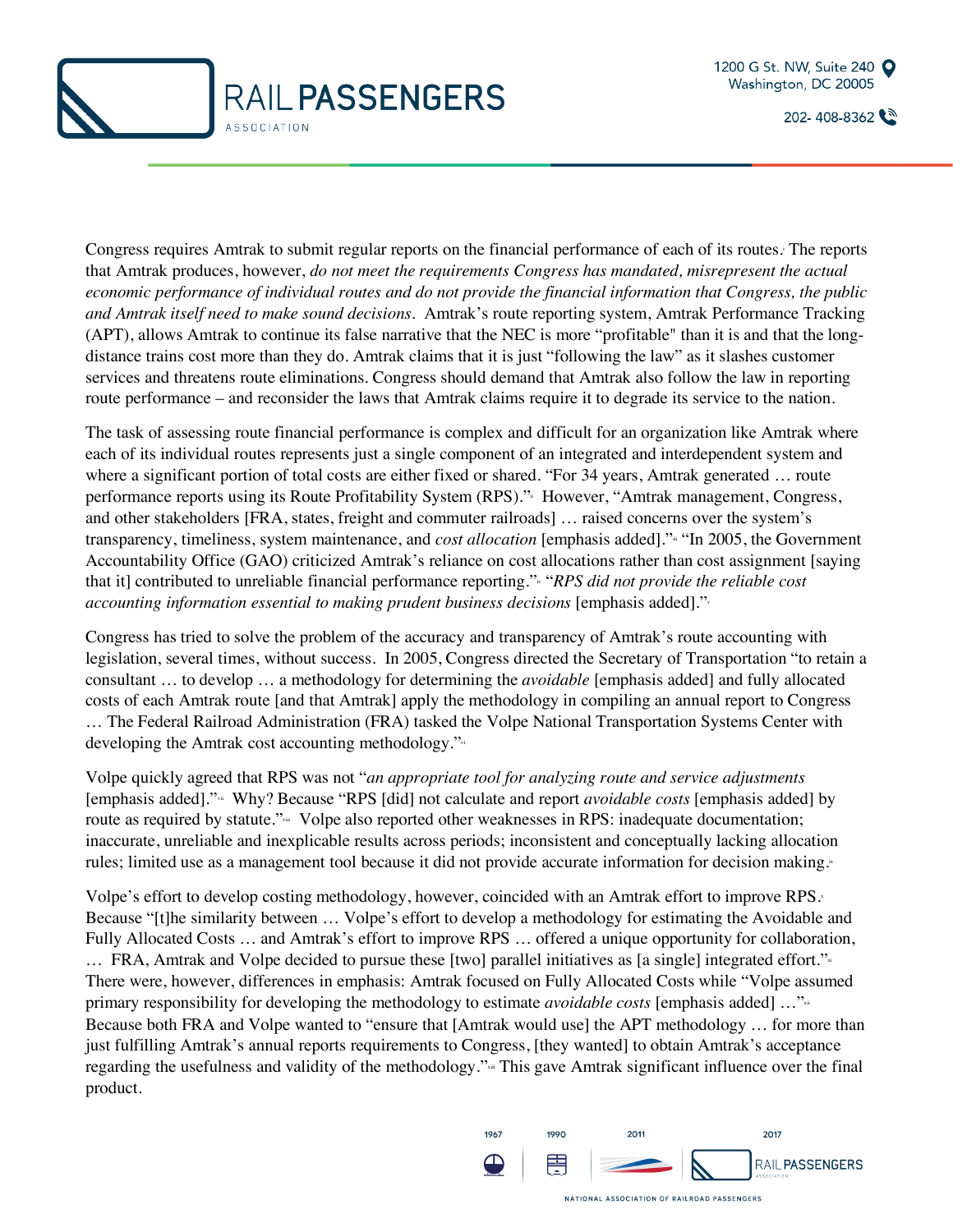



The Avoidable Cost methodology suffered as a result. Amtrak and Volpe designed a structure that combined Amtrak's roughly 1,600 individual Responsibility Centers into nine similar cost families, then divided them into 36 subfamilies and finally into 44 subcategories.<sup>\*</sup> Although the "Family framework [was] designed *primarily as a tool for estimating Fully Allocated Costs* [emphasis added], [Volpe believed it could also] serve as the basis for estimating avoidable costs [since] Fully Allocated and Avoidable Costs are estimated in a parallel manner for each [Responsibility Center] Family."<sub>xv</sub> Volpe determined that six of the 44 subcategories were entirely avoidable, fourteen were entirely fixed and twenty four were "mixed," each with both fixed and avoidable components. To estimate the avoidable portion of the "mixed" subcategories, Volpe used "professional judgment" for fourteen and statistical regression analysis for the remaining ten.xvi

The work product of this joint effort was the Amtrak Performance Tracking System (APT), "the culmination of efforts by Amtrak, FRA, and Volpe to develop an improved methodology and a process for calculating and reporting Fully Allocated costs, Avoidable costs, and revenues for Amtrak routes and other businesses."xvii APT depends on "approximately 60,000 allocation rules."<sup>wiim</sup> "Each allocation rule *was manually created using professional judgment* [emphasis added] that followed pre-defined general guiding principles."<sup>xix</sup> APT ran parallel with RPS during 2009 then replaced it in 2010. $\cdot$ 

Volpe recognized an important flaw in the APT methodology. The  $STB<sup>st</sup>$  (and its predecessor the ICC<sup>xxi</sup>) used "procedures to estimate Avoidable Costs [that also included] the recognition of lost revenues on connecting services [to provide] a more complete measure of the financial impact of service termination..." xxiii "As Amtrak's trains function as a network and changes to individual or multiple trains likely result in changes to revenue, not just on the affected trains but on other trains, calculating the avoidable revenue is a difficult exercise. These lost revenue effects will exist to varying degrees if Amtrak routes are terminated."xxiv Volpe, however, did not attempt to fix the flaw, instead recommending that it "be considered as part of follow-on development efforts." We have not found evidence of any such efforts.

Congress acted again in 2008 with PRIIA, we directing the USDOT Office of Inspector General (OIG) to review APT "to determine whether it produces reliable reporting on Amtrak's financial performance." xxvii The OIG assessment was highly critical, reporting that "Amtrak's heavy reliance on cost allocation, which requires cost *estimation* [emphasis added], reduces the precision of APT's performance reporting. While it assigns over 90 percent of its revenue, Amtrak assigns only 20 percent of its costs and allocates the rest. APT [only] increased the percentage of assigned costs from RPS's 5 percent to 20 percent." xxviii "While every cost accounting system relies on allocation to a degree, other railroads assign as much as 80 percent of their costs to track their performance with precision." The reason OIG cited for Amtrak's lack of precision was that Amtrak's "current business" practices do not require the collection of detailed data on costs."<sub>xxx</sub> Volpe had already noted this defect in its initial report: "Any methodology … must operate within the constraints of the company's other information technology and of its record keeping structure."xxxii GAO noted, "Indirectly allocating a high percentage of costs rather than directly assigning costs increases the risk that revenues and expenses for a cost center or line of business will be misstated."xxii "Amtrak's finance department officials stated that the costs of collecting the information necessary to reduce the percentage of Amtrak's indirectly allocated expenses may be too high to justify the increase in precision." Without knowing the benefit of having more accurate information, how could Amtrak conclude that it would not be worth the cost?

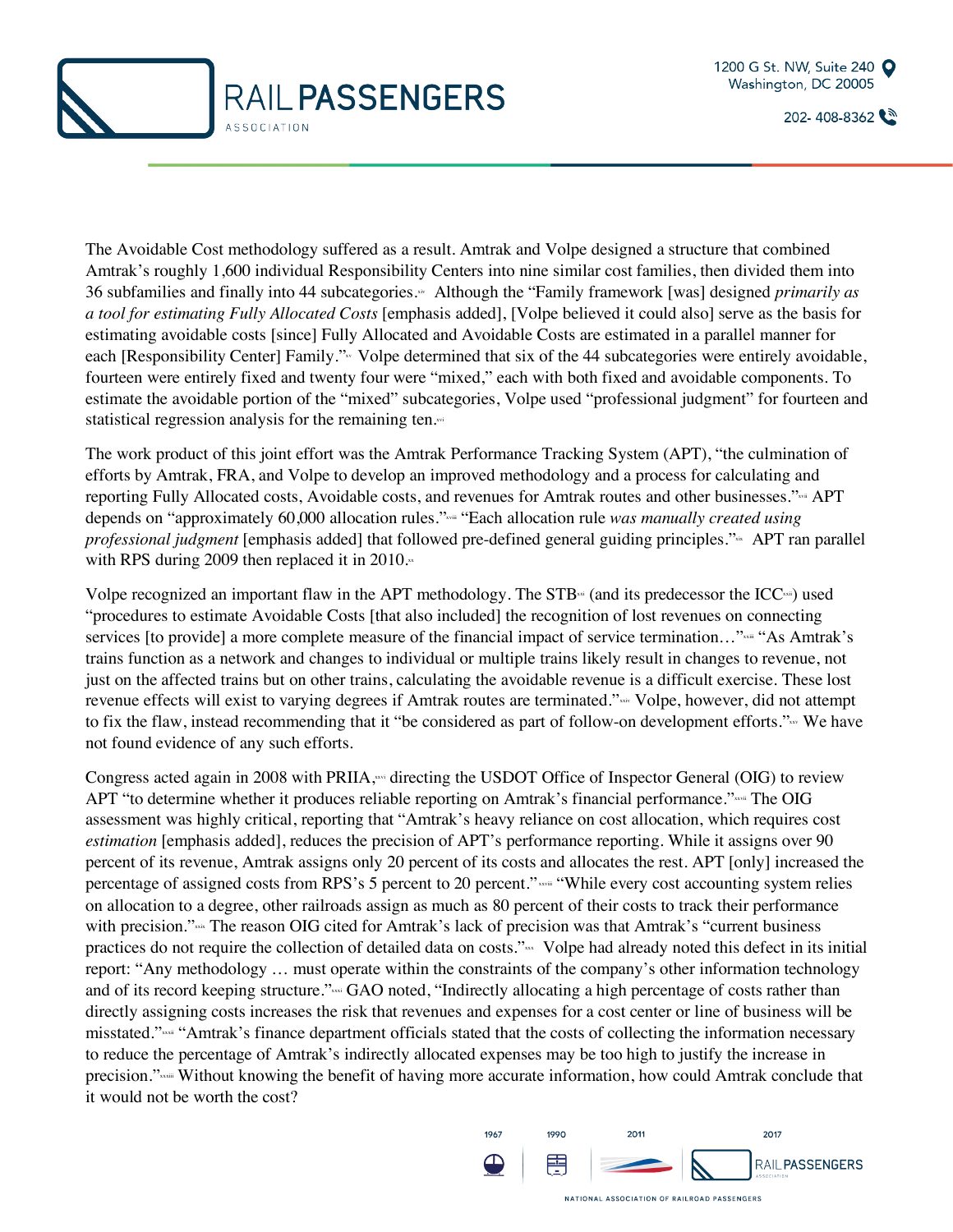



Significantly, OIG reported that, "Amtrak has not yet implemented FRA's methodology for calculating avoidable costs *because of time and resource limitations* [emphasis added]."xxxiv OIG also judged APT's avoidable cost methodology as seriously deficient. "The methodology—meant to provide Amtrak and Congress with information on the financial impact associated with eliminating any route—has significant limitations because it relies to a substantial extent on statistical estimation that: (1) is not supported by economic theory; (2) does not account for key factors such as wages and rents; and (3) is based on limited data. Other railroad officials [that OIG] met with have developed transparent and systematic approaches to identify savings without using statistical estimation. None of the passenger and freight rail entities [OIG] interviewed uses statistical estimation to identify avoidable costs." OIG recommended that FRA "Evaluate alternatives for addressing the requirement to calculate avoidable costs."xxxviFRA responded: "Concur – While the adopted method fulfills the Congressional mandate for an avoidable costing methodology, FRA recognizes that alternative methods exist for avoidable expense estimation. Accordingly, within six months of OIG's publication of its final report, we will summarize and update our prior analysis of such alternatives. To that end, we look forward to reviewing information OIG might have from its interviews to determine how related entities calculated their avoidable costs."xxxxii OIG responded: "...we consider [the] recommendation as *open and unresolved* [emphasis added] until we receive FRA's revised response, or the results of its evaluation demonstrating that FRA has met the intent of our recommendation." said that FRA had accepted each of FRA's responses, but provided no information on how FRA resolved the "unresolved" issue of avoidable costing.xxxx

When Volpe updated its report to Congress on the APT methodology in 2016, it deleted all reference to Avoidable Costs, except for this footnote: "The Volpe Center developed a methodology to estimate the 'Avoidable Costs' of each Amtrak route, with assistance from Amtrak staff, but this was *superseded by a subsequent Congressional mandate* [emphasis added] under Section 208 of the Passenger Rail Investment and Improvement Act of 2008 (PRIIA) to develop service planning methodologies, and as a result the avoidable cost method was not implemented."xii However, a reasonable reading of the text of Section 208 (reprinted verbatim in Appendix [TBD]) suggests that Congress did not rescind its mandate to report Avoidable Costs but rather was expressing its frustration that Amtrak had not implemented Avoidable Costing. Also, this explanation differed from the one that Amtrak gave the OIG in 2013 when it said that its failure to implement Avoidable Costing resulted from "time and resource limitations."<sup>xa</sup> Both explanations were given *five years after* PRIIA was enacted. That raises a question about Amtrak's credibility and true intentions.

Why is Avoidable Cost important and its absence a significant problem? Because Fully Allocated Costs are fundamentally *accounting fictions* that neither reflect the underlying economics of a particular service nor provide the basis for projecting the effect on revenue and cost of service changes – either decreases or increases. They only define "the level of revenue that, for all products taken together, is required for the company to recover all its costs"<sup>\*</sup> at a particular level of production. If revenues exactly cover Fully Allocated Costs, the enterprise breaks even."\*\* "If calculated on the basis of underlying financial accounting data, the Fully Allocated Costs of all of a company's products should total all expenses shown on its income statement for the time period during which the products were produced and sold."xlv

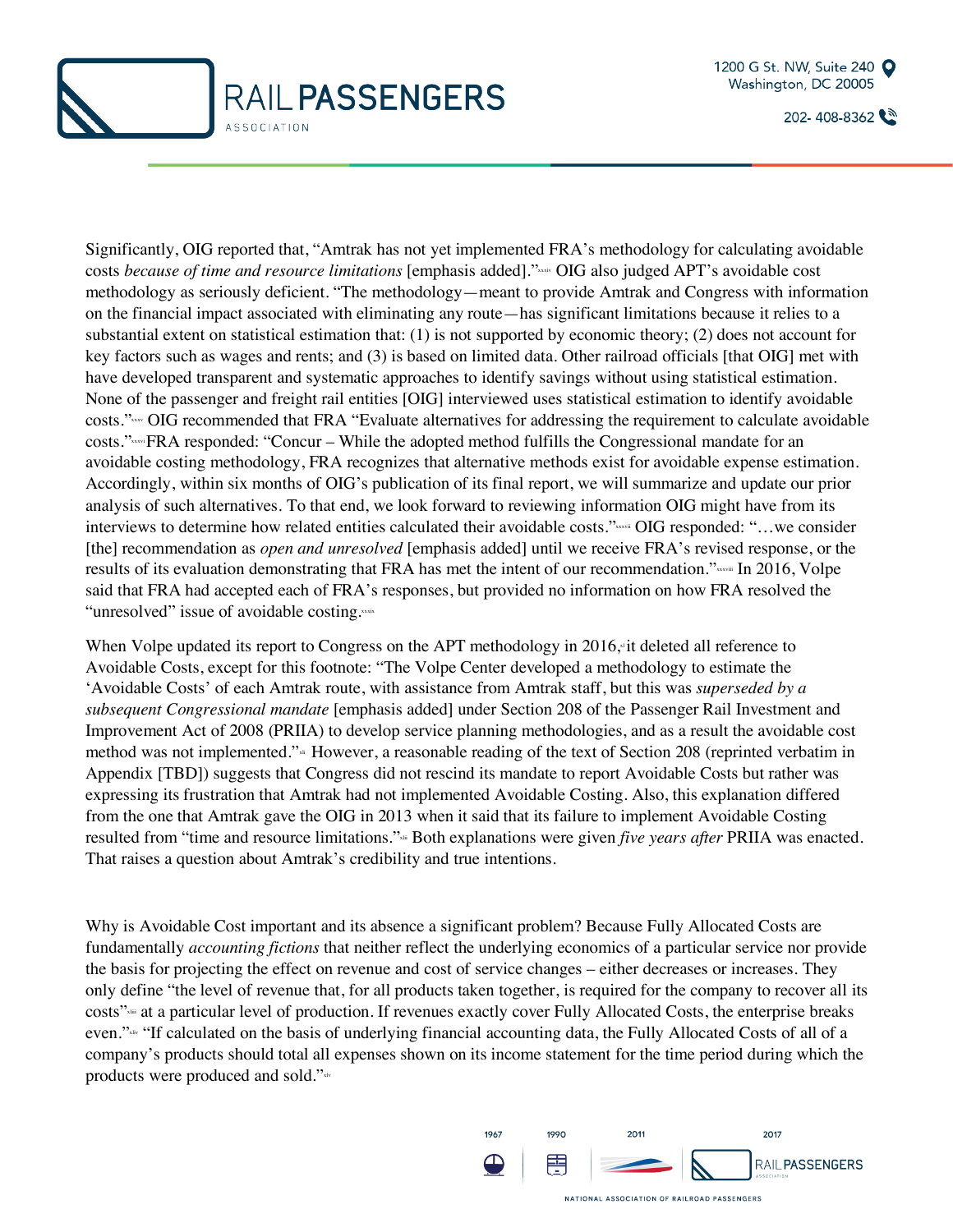



While useful for assessing historical trends and costing state services, $\cdot$  the "allocation of all costs to individual products and services *does not imply that each product caused its particular portion of the company's total costs* [emphasis added]."xlvii By contrast, "Avoidable Costs … are costs that cease to exist when a route is no longer operated." $x_{\text{num}}$  They are conceptually the same and Incremental Costs "that vary as output ... changes from a baseline level [either up or down]." When projecting the cost of a possible increase in volume, ... managers would consider the total incremental costs that would be generated by such an increase, that is, variable manufacturing costs plus the portion of marketing, administrative, and other corporate costs that they believe[d] would vary with volume.

Amtrak still remains non-compliant and reports route performance using only Fully Allocated Costs, which Volpe initially identified as one of the most significant deficiencies in the now discredited RPS system. What is Amtrak hiding? And why is it hiding it? We speculate that one reason is that APT "... provides the cost basis that the SWG and Amtrak use to evaluate options for assigning service area route costs." If states knew the much lower "Avoidable Costs," Amtrak would have greater difficulty off-loading its overhead costs to the states.

For its entire history, Amtrak has exaggerated to Congress, to the public (and perhaps even to itself) the real cost of operating the *national passenger train system*, ignored the benefits it brings to the people and the communities it serves, minimized the consequences of killing it and overstated the costs of expanding it.

The Rail Passengers Association asks the House Transportation & Infrastructure Committee and the Senate Commerce Committee to convene hearings to demand that Amtrak "follow the law" and make public the financial performance of individual routes using the Avoidable Cost

Methodology developed by Volpe (or whatever other version it provided to satisfy OIG's "open and unresolved issue" on Avoidable Costing) but that Amtrak never implemented. After thirteen years of foot dragging, it is time for Congress to hold Amtrak to account.

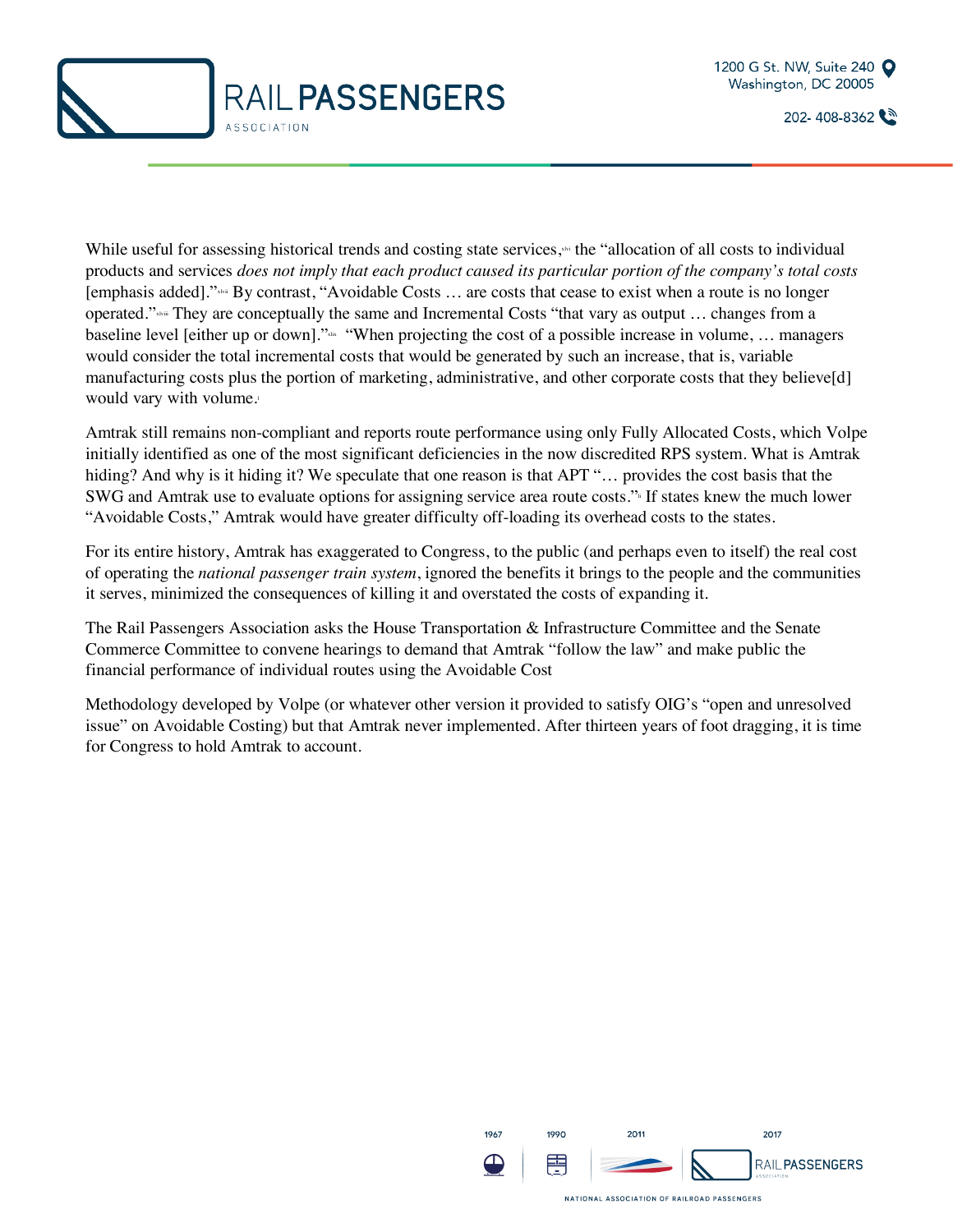



## **List of Appendices**

| Appendix    | Title                                                    | Page |
|-------------|----------------------------------------------------------|------|
| A           | <b>APT's Questionable Results</b>                        | 7    |
| B           | Assessment of APT's Allocation "Rules"                   | 10   |
| $\mathbf C$ | The Important Costs Missing in APT Route Reports         | 20   |
| D           | The Avoidable Operating Cost of the Long-Distance System |      |
| F           | Legislative Mandates                                     | 25   |
| G           | Background Information on Systra Consulting              | 28   |
| H           | Endnotes                                                 | 29   |

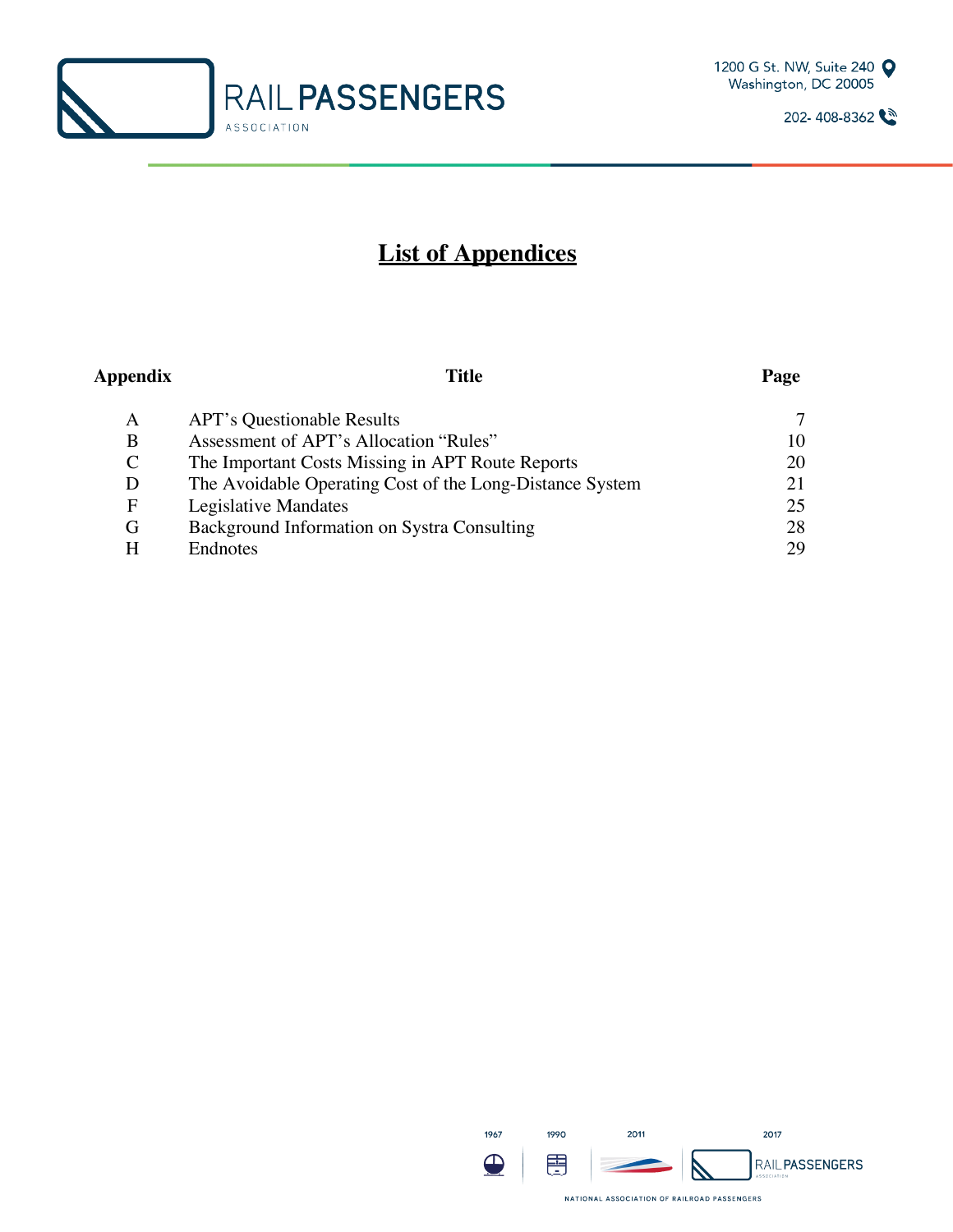



## **Appendix A**

## **APT's Questionable Results**

Here are examples that illustrate how fully allocated costing and APT's imprecise methodology produce information that is, at best, misleading and, at worst, patently false.

#### **APT ERRORS**

- APT charged the Miami terminal with costs for snow removal incurred elsewhere on the Amtrak system. Once the managers in Miami identified this obvious error, the Finance Department stopped the allocation.<sup>11</sup> While such an error is easy to identify, other less obvious errors can go unnoticed. Consider the cost for snow removal at Buffalo NY, which experiences frequent, heavy snowfalls, versus the cost at Atlanta GA or Charlotte NC, which experience only occasional, light snowfalls. Does APT assign the actual cost of snow removal at each station or sum the cost for the entire system then trickle them back down to stations using a single rule, which will produce cost information as equally erroneous as that for Miami?
- APT produced cost allocations for FY 2017 that are clearly wrong. For example, it allocated:
	- o Over \$67,000 of Maintenance of Way (M/W) costs for the Michigan Line to two long distance routes (Lake Shore and Capitol Limited) that do not use it;
	- o Nearly \$300,000 in costs for High Speed Maintenance of Equipment to routes other than Acela;
	- o Over \$430,000 in Yard & Equipment Moves in New York and Chicago to routes that do not reach either city.
	- o Nearly \$600,000 of Western Division M/W to routes in the East and Midwest;
	- o Over \$3,000,000 of Electric Traction Maintenance of Way (wires, sub stations, etc.) costs to routes that do not operate on electrified NEC infrastructure, including a half million in false costs to the long-distance system.
	- o Over \$10.7 million in track maintenance costs to State Supported and Long Distance routes but less than \$90 thousand to the entire NEC.
- Frequency of Train Trips is the statistic that APT uses to allocate many costs. When this statistic is incorrect, the result is wrong. In FY 2017, this statistic was twice the actual for the Empire Builder and the Lake Shore Limited. The likely cause of the error was mistakenly treating the Portland section of the Builder and Boston section of the Lake Shore as separate trains. The known consequence was incorrectly overstating all costs allocated to these two routes on the basis of train frequency by a factor of two.

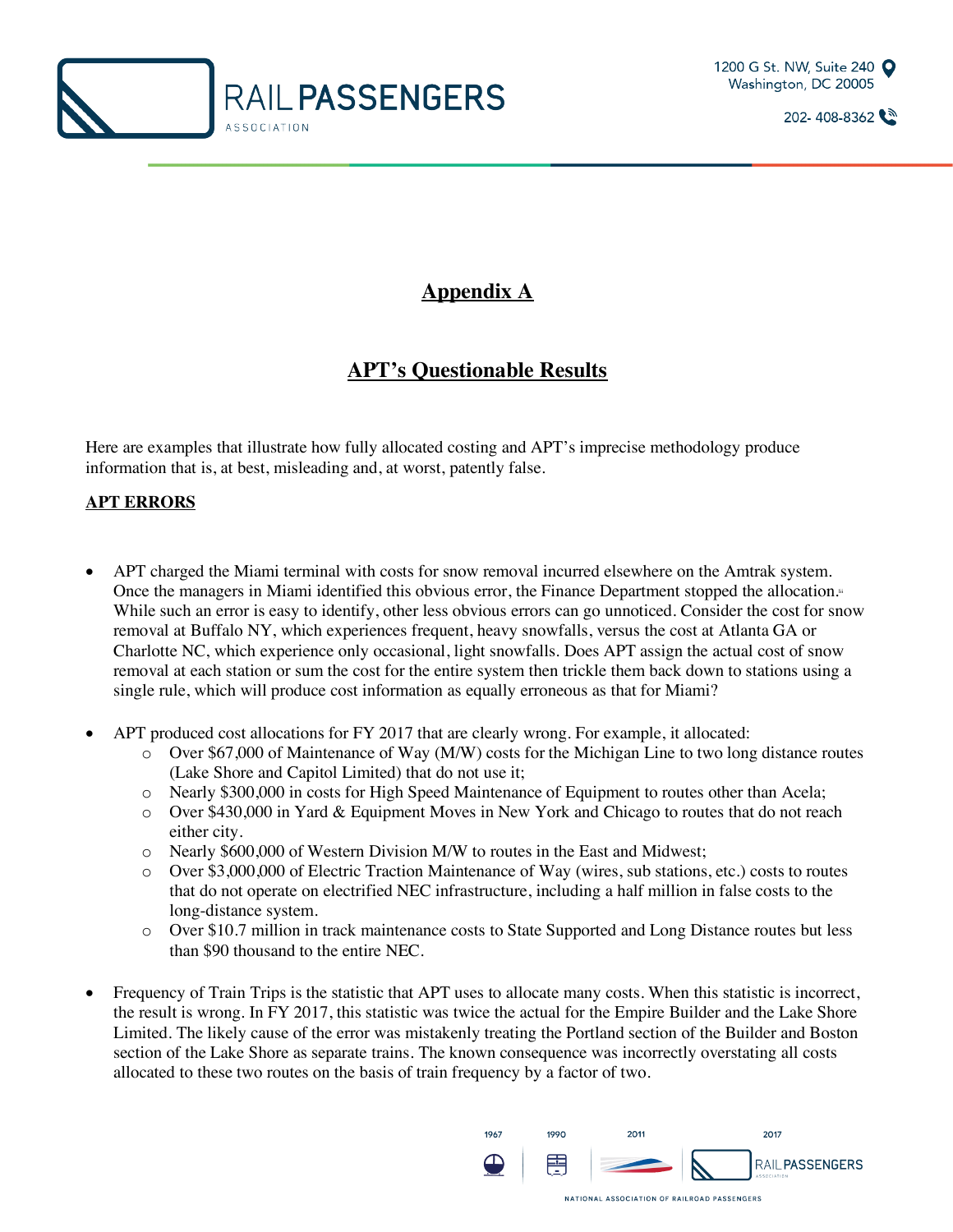

#### **APT ANOMALIES**

Other cost allocations APT produced for FY 2017 seem highly suspect. Examples:

- The Silver Meteor, Silver Star, Palmetto and Crescent all originate and terminate at Penn Station New York. The costs of moving them to, from and within Sunnyside Yard for servicing should be similar, but APT says that they are not. It reported the cost for the Meteor at just over \$400,000, the Star at just over \$550,000, the Crescent at nearly \$790,000 and the Palmetto at over \$900,000.
- APT reported the same wide variation in the cost allocations of Yard & Equipment Moves to trains that originate and terminate in Chicago. For long distance routes, the cost varied considerably and inexplicably: The City of New Orleans was just under \$200,000, The Capitol Limited just over \$200,000, The Texas Eagle just over \$300,000, The Southwest Chief just over \$400,000, The Empire Builder over \$1.6 million and he California Zephyr nearly \$1.8 million. If there is a reason for such wide variation, it is not obvious. The more likely explanation is that APT's allocation rules do not reflect actual costs.
- APT reported that the cost of electric power for Acela was only 20% more per train mile than that for the Regional Trains, even though it has two locomotives compared the Regionals' one. On a per ton mile basis, the difference was even less: the allocation for Acela was only 6% more than Regionals even though energy costs increase disproportionately with speed and acceleration.
- APT charged Acela only 48% more per train mile than Regionals for catenary maintenance even though it has twice as many pantograph miles per train mile, travels at higher speeds and must inflict greater wear and tear than the Regionals.
- APT allocated three times more of the M/W cost of the Empire corridor to the Lake Shore than it did to the Maple Leaf, even though both use the identical amount of infrastructure.
- APR charged more than \$1.7 million in track maintenance costs to State and Long Distance routes but only \$97 thousand to the entire NEC.

#### **APT BIASES**

• APT as currently implemented is inherently biased against Long Distance and State Supported services because it employs only the Fully Allocated Cost methodology. The complete absence of any information about avoidable costs misleads Congress and the public by preventing any insight into how costs and revenues might change with any decrease or increase in service. This bias has led reasonable people to conclude that the elimination of all long distance routes would significantly reduce the need for taxpayer

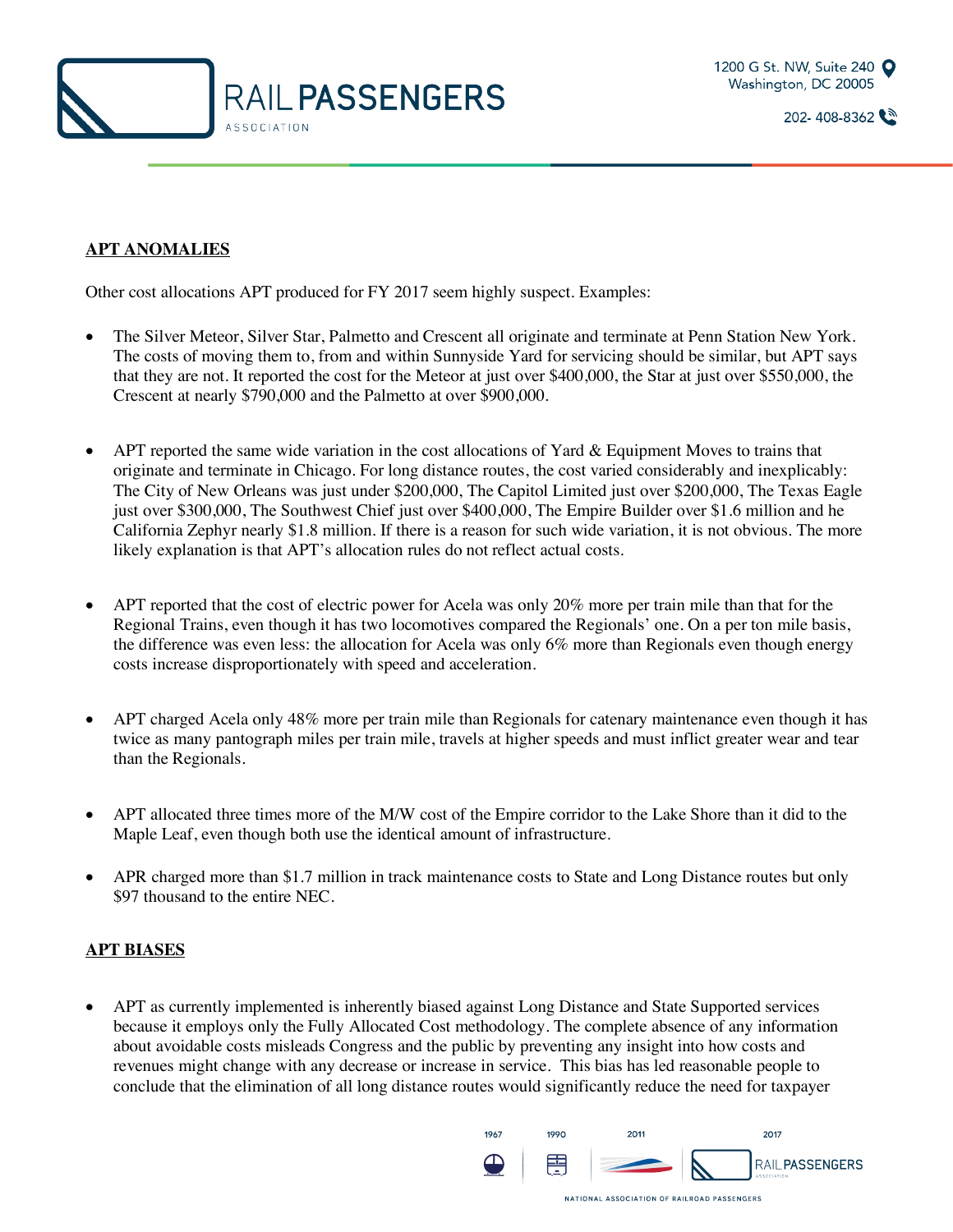



funding of passenger train service. Such a conclusion would be wrong because many of the costs APT currently allocates to long distance routes are costs for activities that are shared with other routes or fixed overhead costs that would not change; they would be reallocated to other routes.

- APT classifies state payments for regional services as revenue but does not treat federal payments for long distance, interstate services similarly thus further exaggerating the apparent taxpayer cost of the long distance routes.
- The largest source of bias, however, is that APT conceals capital costs. Consider this example. APT allocated \$5.1 million in track maintenance costs to State Supported routes, \$5.6 million to Long Distance routes but less than \$90,000 to the two NEC routes. How is this possible? Because Amtrak capitalizes most of the NEC's track maintenance costs so that they do not have to report them as operating expense.
- "APT [is supposed to account] for capital consumption ... using a standard financial amortization formula [called] 'Asset Usage Allocation (AUA)."<sup>"</sup> However, "In APT, the AUA estimated measure of capital cost is *usually not included in Amtrak's monthly publication of basic train operating costs* [emphasis added]."<sup>14</sup> Why? Amtrak made this decision; Volpe reported it but did not explain or criticize it.
- The GAO did. "Amtrak's financial reporting is … incomplete because it does not allocate its depreciation costs by line of business. Leading organizations have shown that good information on, among other things, asset performance and conditions is critical to make informed capital resource allocation decisions … [S]ince depreciation is critical information for a capital-intensive business such as Amtrak, by not allocating it, *Amtrak was understating its reported expenses* [emphasis added]. Amtrak finance department officials told us that they have had a methodology in place since 2010 to assign their depreciation expenses by route and subsequently to lines of business. However, Amtrak officials did not have confidence in the capital lease data used by the methodology … Amtrak officials stated that they did not have a timeframe for when that data will be used to allocate their depreciation expenses ... until depreciation expenses are allocated to its routes and lines of business, *Amtrak will continue to be at risk of misstating financial information used for decision making* [emphasis added], which could result in misallocation of internal and federal resources." Even after eight years later, it appears that these officials still "lack confidence" in the methodology.

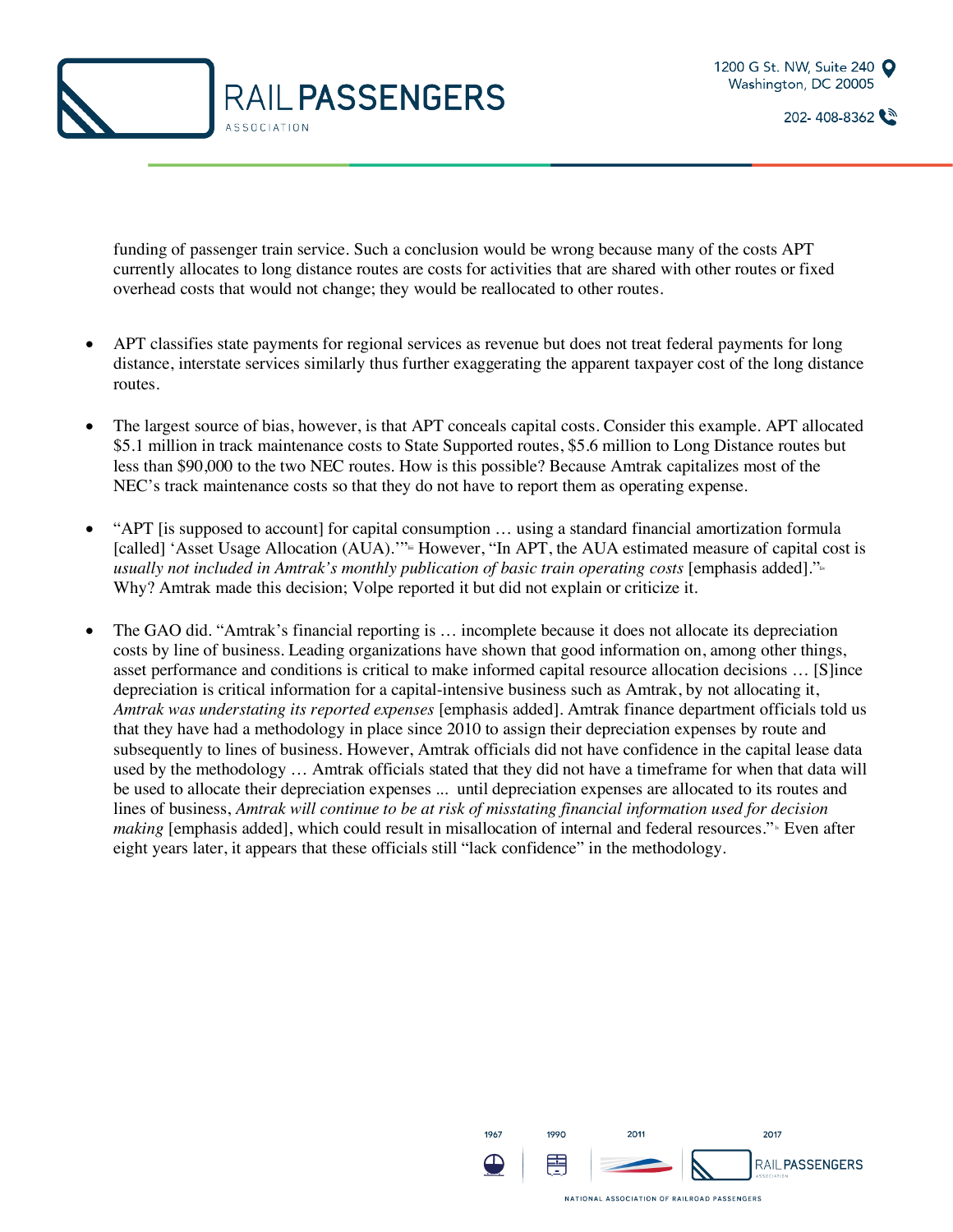



## **Appendix B**

## **APT's Allocation "Rules"**

APT is an information technology system that the Route Systems and Assessment Department within Amtrak's Finance organization implements and manages.<sup>14</sup> It is beyond the scope of this report to identify much less evaluate each of APT's *60,000 manually crafted allocation rules*. Here are examples, drawn from Volpe's reports, that have questionable value in estimating actual costs.

#### **Maintenance of Way (approximate annual expense \$470 million):**

*Volpe Report:* This cost category includes track, communications & signals, electric traction, bridges & buildings and support, which are grouped geographically: New England, New York, Mid Atlantic, Central, West, Empire (NY) and Michigan plus System Gangs and Support.<sup>84</sup> "[Maintenance of Way] is capital intensive, *nearly two thirds of expenses are ... directly assigned to capital or reimbursable businesses* [emphasis added] ."<sup>None</sup> "The majority of the MoW operating costs are allocated by Frequency of Train Trips and Electric Locomotive Unit Miles..."  $\cdot$  FTT is the primary statistic for track sections, C&S, Bridges, and interlockings. FTT is the dominant statistic because it is available consistently across all businesses including freight. The major exception is Electric Traction which is primarily allocated by EUM in combination with defined Allocation Ratio percentages developed by SYSTRA Inc. to determine power usage by the user (Amtrak, SEPTA, NJT, MARC, DelDOT). The SYSTRA study is used to allocate expenses for the power transmission system to supply the NEC with electric power for locomotives."

*RPA Assessment: Frequency of Train Trips does not consider either the weight or the speed of the train, both of which have an effect on the amount of wear and tear on track and bridge structures. This allocation statistic certainly understates the costs imposed by both heavy freight trains and Acela, which has been dubbed a "rolling bank vault" by some Amtrak employees for its extreme weight. If Amtrak charges Norfolk Southern and CSX an amount based only on the number of trains it operates without regard to ton miles, these two railroads are getting access at bargain rates. New Jersey Transit is also getting a bargain rate compared to the other three commuter agencies since NJT's trains on the corridor are typically longer than those of the other agencies. The fact that more than two thirds of M/W costs are capitalized without any "compensating" charge for depreciation (or* 

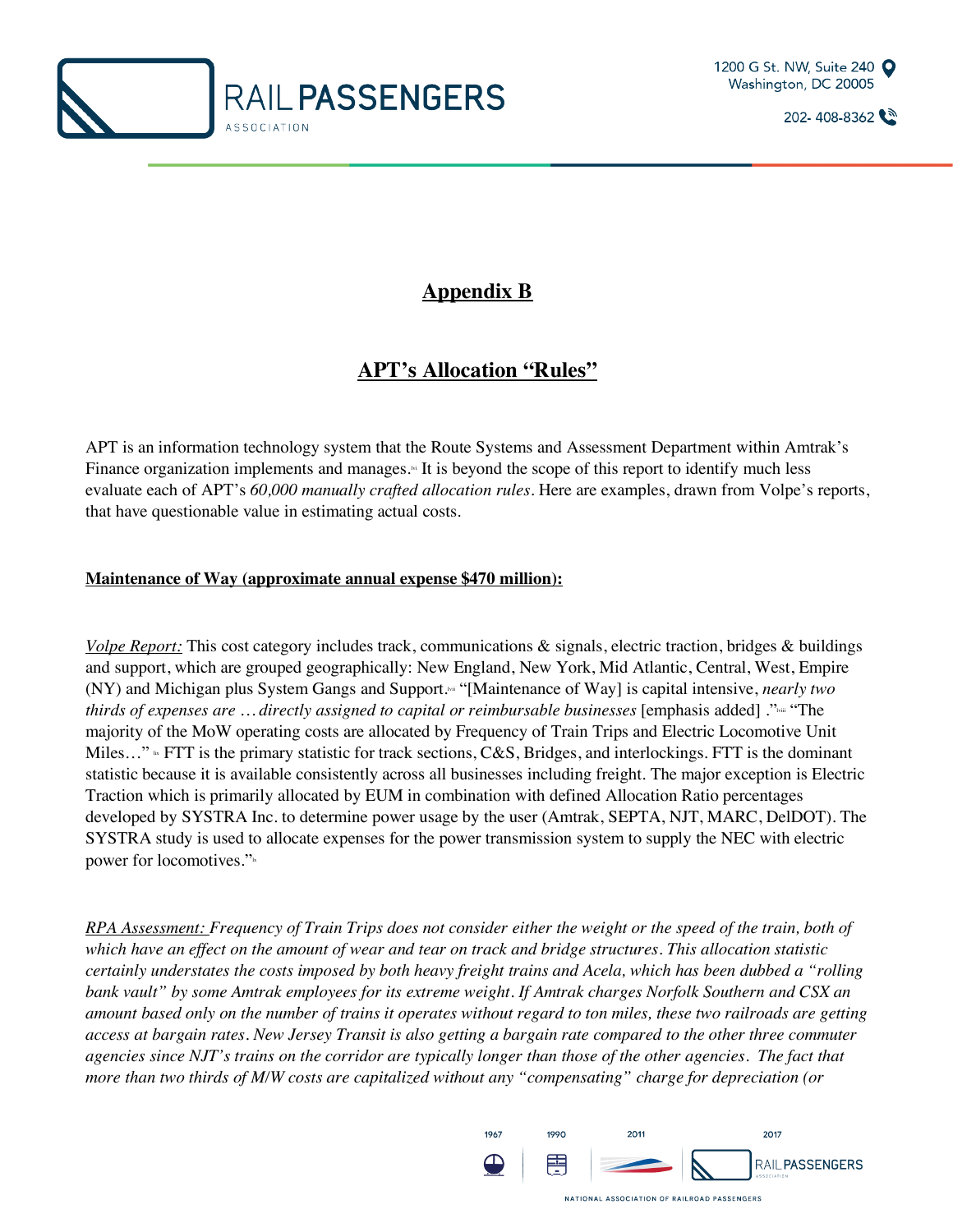



*Amtrak's substitute, the Asset Utilization Allocation) significantly understates the actual cost of operating the NEC.* 

#### **Stations (approximate annual expense \$200 million):**

*Volpe Report:* Station costs include Ticketing, Operations, Management & Supervision, Baggage, Station Masters & Ushers, Red Caps & Porters.<sup>14</sup> "...Total Boards and Deboards is the primary cost driver and preferred allocation statistic for many station expenses, [but] Amtrak does not have that statistic for commuter trains operating at its stations; instead Amtrak uses a substitute measure, Passenger Car Unit Trips."lxii "[A] Passenger Car Unit Trip is a count of passenger cars, excluding locomotives, dining cars, or sleeping cars." $\cdot$  In a word: coaches.

*RPA Assessment: It is questionable that the cost of operating a station varies in direct proportion to the number of passengers using it. The primary determinant is the size of the station. Except for staffing and janitorial services, it is unlikely that the cost of operating Penn Station in New York, for example, would vary in proportion to, much less significantly with, the number of passengers arriving and departing. In its first report, Volpe stated a portion of station costs were fixed. So APT, using only the number of passengers, does not produce an accurate estimate of avoidable cost because its allocation contains a large element of fixed cost.* 

*Moreover, at some of Amtrak's largest (and most expensive) stations, APT cannot use even this statistic because commuter agencies do not report it. Instead, APT uses passenger car unit trips (in plain language, number of coaches). Since commuter cars using Penn Station in New York, 30<sup><i>k*</sup> Street Station in Philadelphia, Union Station *in Washington and Union Station in Chicago have more than double the capacity of Amtrak's intercity coaches, the result is that APT gives these commuter agencies at least a 50% discount on station costs or – on the flip side – double charges Amtrak trains.* 

#### **Red Caps & Baggage (included in station cost):**

*Volpe Report:* "Red Cap, porter, and baggage costs … are driven by activity on long-distance routes and not corridor (commuter type) services [and] are allocated by Trip-length Weighted Total Boards and Deboards ... This statistic is calculated by dividing Passenger Miles for riders boarding or deboarding from a particular station by the [total] of boarding or deboarding passengers at that station, creating a trip-length weight which is applied to TBD at that station." $\frac{1}{\text{kiv}}$ 

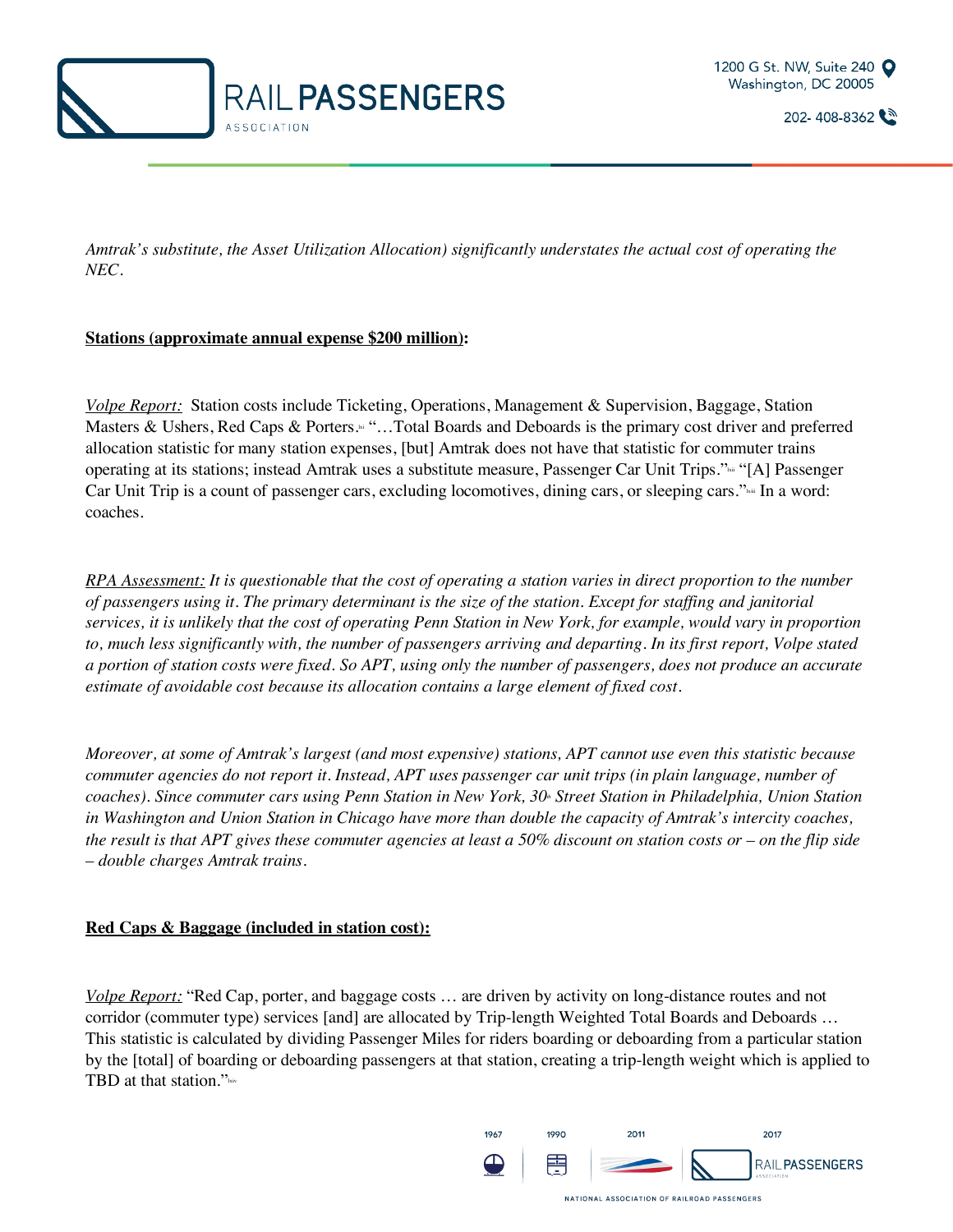



*RPA Assessment: The presumption that only passengers traveling longer distances have luggage and need red cap service and/or baggage service is defeated by the facts. Amtrak provides redcap service at Boston (only one long distance round trip per day), New York, Philadelphia and Washington DC (only five long distance round trips per day) and New Haven CT (no long distances trips at all). Short distance routes also offer checked baggage service: Chicago-Milwaukee (86 miles), Charlotte-Raleigh (173 miles), Los Angeles-San Diego (128 miles), Seattle-Portland (187 miles) and Seattle-Vancouver BC (157 miles). Many passengers use Red Cap service to get priority boarding for the Acela and Northeast Regional services. It is highly unlikely that APT's allocation of these costs accurately reflects avoidable or incremental costs.* 

#### **First Class Lounges (included in station cost):**

*Volpe Report:* "Costs to operate first class lounges are allocated to trains based on First Class Riders."

*RPA Assessment: Chicago, Portland and Los Angeles each have Metropolitan Lounges that are used by both business class and sleeping car passengers. If Volpe's allocation rule applies, then APT allocates all costs to the long distance routes is erroneous because it ignores business class passengers that far outnumber sleeping car passengers. Moreover, because the majority of lounge costs is fixed, the allocations to individual routes and trains do not provide an accurate estimate of avoidable (or incremental) cost.*

#### **Fuel (approximate annual expense \$100 million):**

*Volpe Report:* "Amtrak does not measure and record each train journey's fuel consumption but rather relies on a formula that *estimates* [emphasis added] a journey's fuel consumption."lxvi "Fuel expenses … are allocated nationally; expenses recorded at every fuel Cost Center are allocated to all Amtrak trains using diesel fuel whether those trains actually received fuel at that Cost Center or not. This procedure is the equivalent of pooling all diesel fuel expenses for all Cost Centers and allocating that cost pools to all Amtrak diesel trains"<sup>xxii</sup> "*Fuel costs are allocated almost exclusively by the statistic diesel power usage factor (DPFU) using a national allocation* [emphasis added]. Costs are allocated based on train's system-wide DPFU, not its DPFU attributable to a particular region or Cost Center because in many cases no available fuel usage statistic for a particular train could be linked exclusively to the location where the fueling occurred. DPFU is a calculated statistic that incorporates factors such as a train's weight, trip length, trip time, locomotive type and car types, as well as certain track and terrain characteristics." kviii

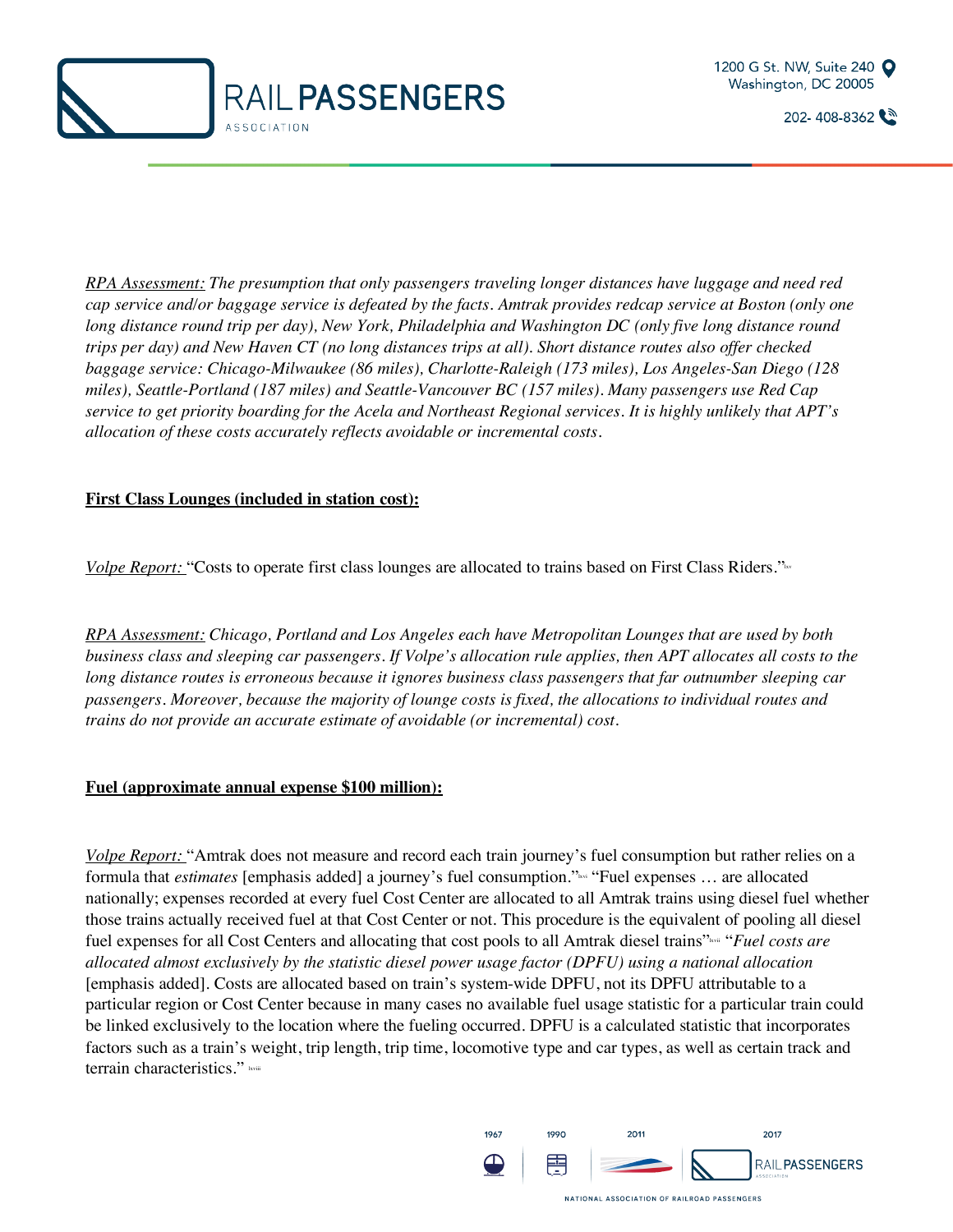



*RPA Assessment: Both GAO and OIG criticized Amtrak's inability to determine with any degree of precision how much each train, route and activity contributed to total fuel cost. Volpe does not describe how Amtrak developed the Diesel Power Usage Factor or whether Amtrak has ever attempted to verify the accuracy of the DPFU*  estimate of fuel consumption with studies that compared estimated with actual fuel consumption. In the absence of *further documentation, it is not possible to consider APT's fuel cost allocations to trains and routes as being either a credible or a reliable reflection of actual economic reality.* 

#### **Electric Power (approximate annual expense \$90 million):**

*Volpe Report:* "The [electric] Power …Subfamily captures the direct cost of powering electrified train service on the NEC and the Keystone route. The corridor is divided into northern and southern segments (north and south of New York City, respectively) with Amtrak purchasing power from 10 vendors on the entire corridor, as well as from commuter agency Metro North... In addition to purchasing electric power, Amtrak is reimbursed through agreements by commuter rail agencies for their power consumption on the southern segment, though this is treated as a revenue transaction."<sup>kki</sup> "Electric Power Usage Factor (EPUF) ... *estimates* [emphasis added] power consumed by a train based on distance, car weight, and 'hotel' power for onboard services."<sup>1</sup> For trains running on the "South End" (New York -Washington -Harrisburg), the allocation becomes more complicated because "[four] commuter agencies operate electric train service on the southern segment, but the *limited operational data* [emphasis added] that they provide to Amtrak does not allow for their allocation by [electric power usage factor]."<sup>264</sup> "A study by SYSTRA Consulting, Inc. <sup>164</sup> *simulated* [emphasis added] electric power usage by NEC users and [estimated] a Customer Electric Percentage (CEP) for each [operator]."

"Overall, Amtrak receives [49.6] percent of the total."
<sub>laxiv</sub> The latest SYSTRA study identified "specific route percentages … and these are used to apportion a fixed share to each Amtrak route, with the EPUF statistic then used to allocate to individual trains within each route ..."www. "Because the SYSTRA study calculated [Customer Electric Percentage] using service level estimates at a [single] point in time, the Allocation Ratios used to allocate costs … are updated by SYSTRA periodically as new estimates are made or as commuter agencies adjust service levels." $\frac{N_{\text{loss}}}{N_{\text{loss}}}$  "For the percentage assigned to each commuter [agency], the costs are allocated by the Frequency of Train trips (FTT) statistic." Kaxan "For the 56 miles between New Rochelle and New Haven, Metro North bills on the basis of Unit miles; Amtrak allocates the costs in same manner."

*RPA Assessment: The only instance we can identify where APT's allocation for electric power accurately reflects Amtrak's actual cost is for power purchased from Metro North because it is allocated on the same basis that Metro North invoices it.* 

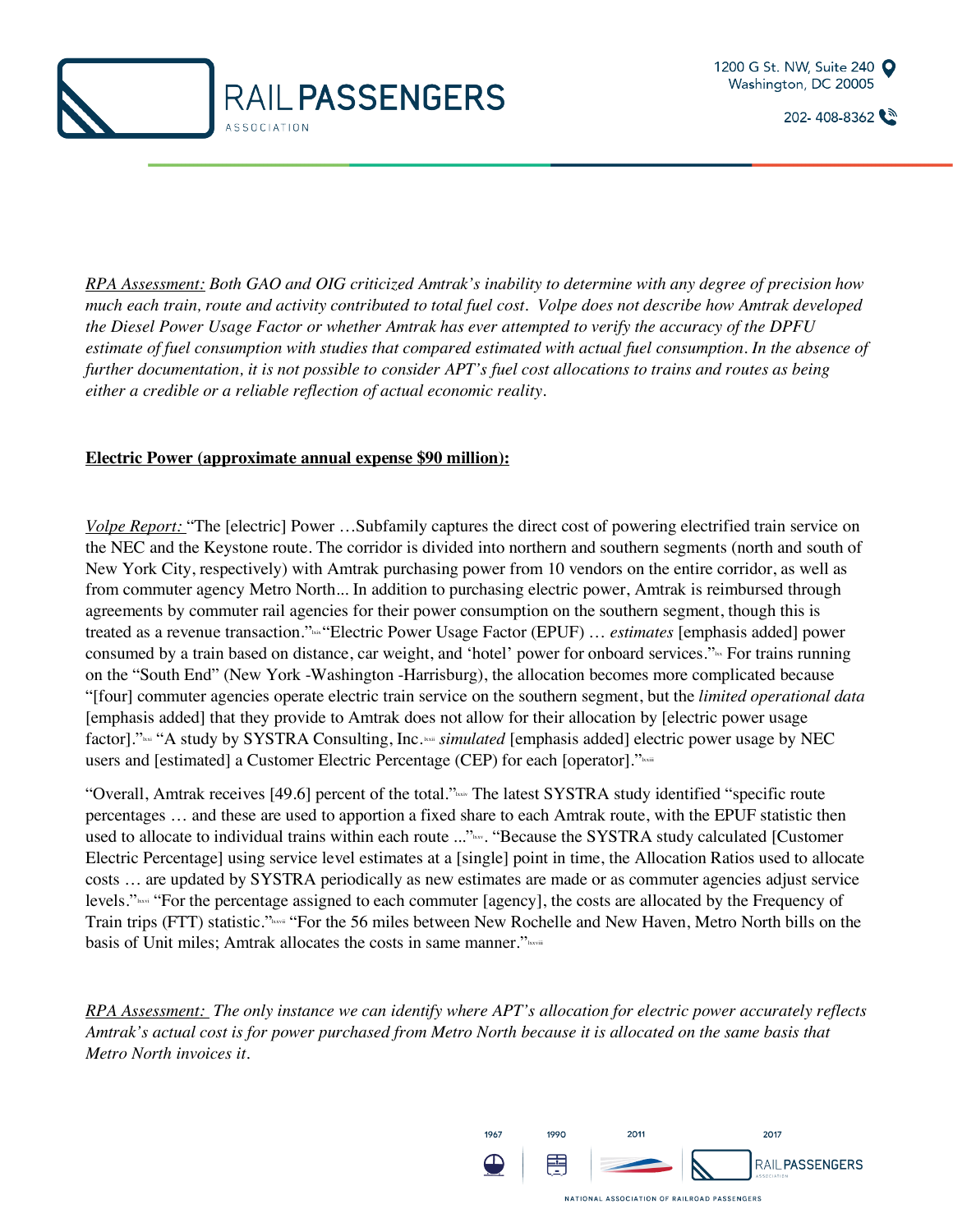



*On the North End segment between New Haven and Boston, Amtrak should have accurate data for its total cost of power since no commuter agency operates electrically powered trains on this segment. Whether the allocation between the Acela and Regional routes and then to specific trains accurately reflects actual cost depends on the reliability of the "Electric Power Usage Factor." However, like the Diesel Power Usage Factor, the Volpe report did not provide any information on how Amtrak developed this costing tool or whether Amtrak has ever attempted to verify its accuracy.* 

*On the South End, cost information appears to be imprecise. From Volpe's description of the process, our understanding is that Amtrak first apportions its total power bill each month between itself and the four commuter agencies by using a percentage factor based on SYSTRA's simulation that is not done using actual service data*  each month but only periodically. Next, Amtrak applies the percentages SYSTRA estimated for each of its each of *its routes to each train on the route using Amtrak's Electric Power Usage Factor. For the commuter agencies, however, Amtrak allocates their portion by Frequency of Train Trips. If the four commuter agencies are billed for a percentage of the total south end power cost, Amtrak's allocation seems unnecessary and its purpose unclear.* 

*As with fuel costs, in the absence of further documentation, it is not possible to consider APT's power cost allocations to individua routes and trains as being a reliable reflection of the actual – much less avoidable – cost.* 

#### **Sales (approximate annual expense of all sales subcategories \$175 million):**

*Volpe Report:* The Sales category includes all activities engaged in selling tickets on Amtrak trains. It includes marketing, information and reservation call centers, field sales, sales administration, travel agent services, commercial account services, travel agency commissions, credit card commissions, passenger experience, and airline system access fees.**kxix** 

Sales costs are driven by the number of tickets sold for a service. Most costs are allocated to Amtrak trains in proportion to their share of Total Riders. APT allocates expenditures for travel agent commissions and airline reservation system access on the basis of a statistic obtained from another Amtrak information system that calculates the level of a train's sales by outside travel agents. $\frac{1}{x}$ 

*RPA Assessment: It appears that APT assigns the cost of travel agent and credit card commissions directly to individual trains and thus are an accurate measure of avoidable costs. However, except for advertising costs that* 

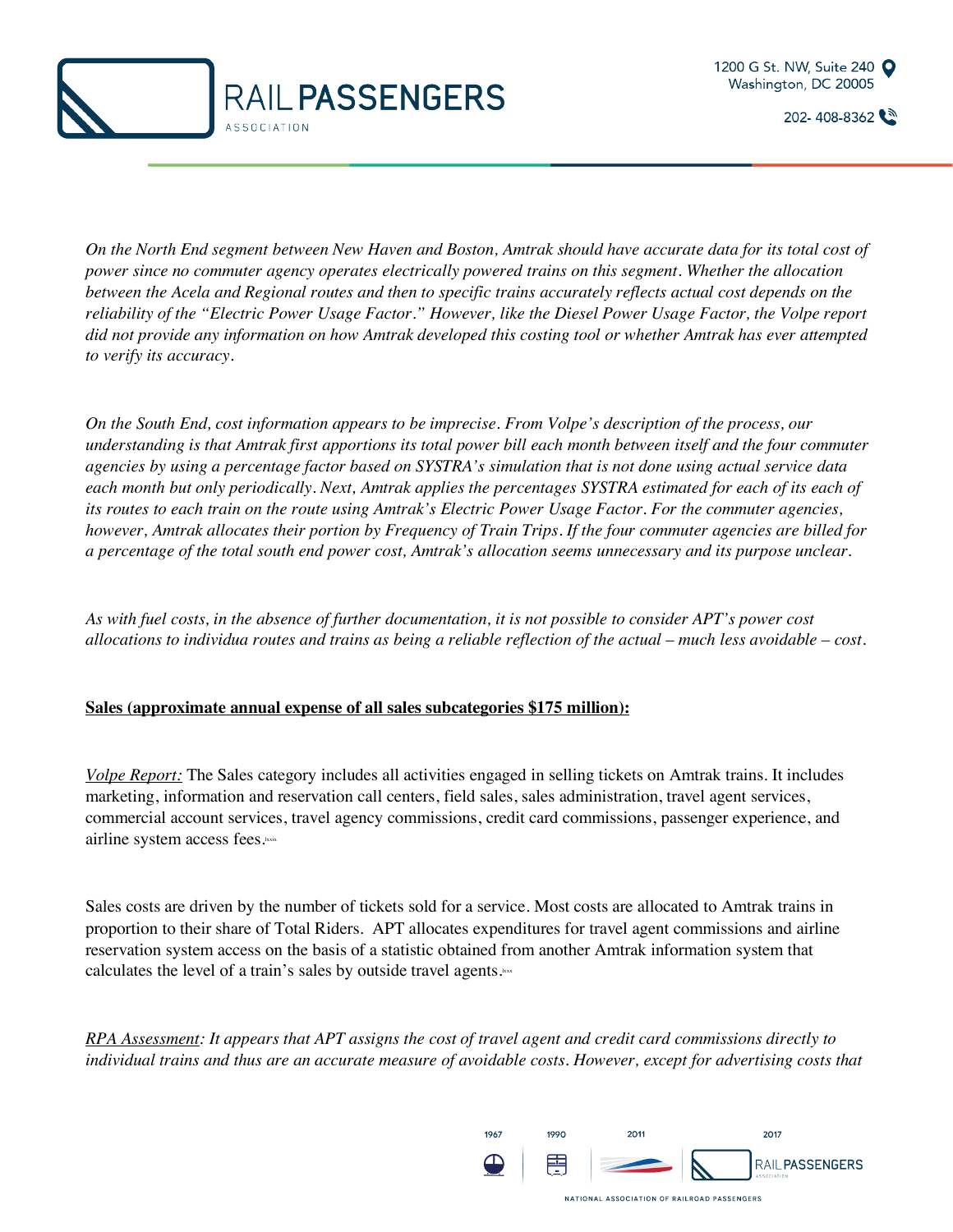



*are directly assigned to trains and routes, it is unlikely that the number of tickets sold has any effect on other general sales costs, except as discussed below.* 

#### **Information & Reservations (approximate annual cost \$75 million):**

*Volpe Report:* "[This category includes the cost of providing] reservation services to both the general public as well as interacting with outside travel agency reservations and information service systems [including] the costs of reservation sales call centers ... as well as the costs of the operating information systems required for Amtrak reservation services."<sup>2</sup>xxxi "The exclusive allocation statistic for the Information & Reservations Subfamily is the Talk Time Allocation Factor … which assigns Information & Reservations costs to Amtrak routes based on the share of talk time at [the reservation centers] spent booking reservations for each route relative to total talk time. RSO is calculated based on a 3-month rolling average talk time survey of calls at [reservation centers]."

*RPA Assessment: The talk time allocation statistic does not provide a reasonable estimate of avoidable cost for three reasons. First, it is not based on hard data, but on a "survey" that is very likely subject to human judgment and error. (For example, it takes more than twice as long per passenger to book a reservation on the Silver Meteor or the Crescent than it does on the Capitol or the Lake Shore. The reason for such a wide difference is not obvious.) Second, more than 900,000 trips involve connections. To which route does the agent assign the talk*  time? Third, at least half, if not more, of the costs are fixed.

#### **Marketing (approximate annual cost \$70 million):**

*Volpe Report:* "Activities include market research, customer relations, general advertising, telephone directory advertising, production of timetables, and sales promotions."

"Some [costs] are system wide in scope and are responsible for marketing for all routes, whereas others correspond to broad regions or, in some cases, individual routes. In these latter cases, costs are allocated to specific routes..." APT allocates all other costs on the basis of passenger revenue on the theory that marketing efforts are focused roughly in proportion to route revenues.

*RPA Assessment: To the extent that marketing expenditures are not route specific, they are fixed and not avoidable with regard to specific routes. The "theory" that marketing efforts are focused in proportion to route* 

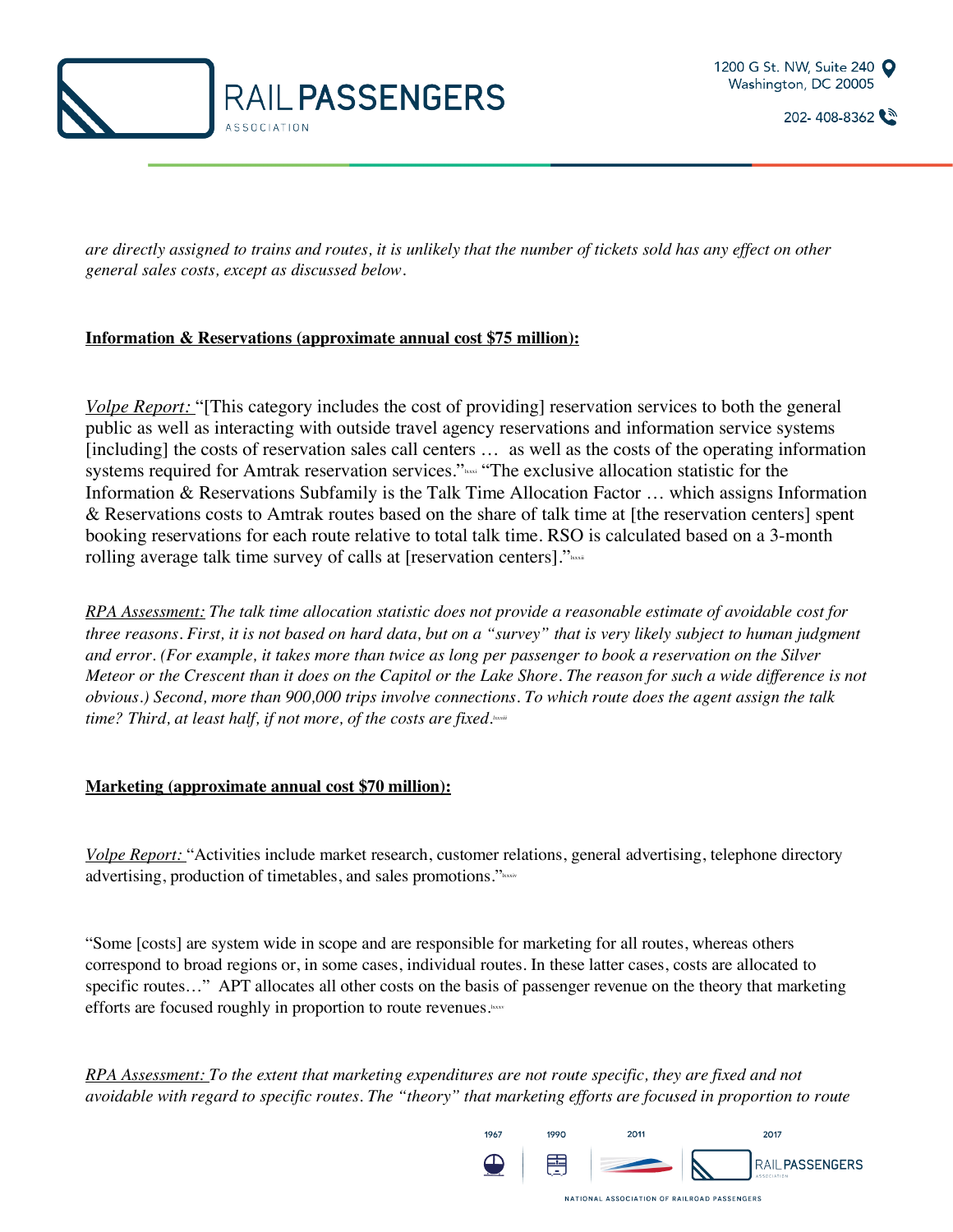



*revenues remains unproven unless Amtrak actually budgets marketing dollars to individual routes as a constant percentage of projected revenue.*

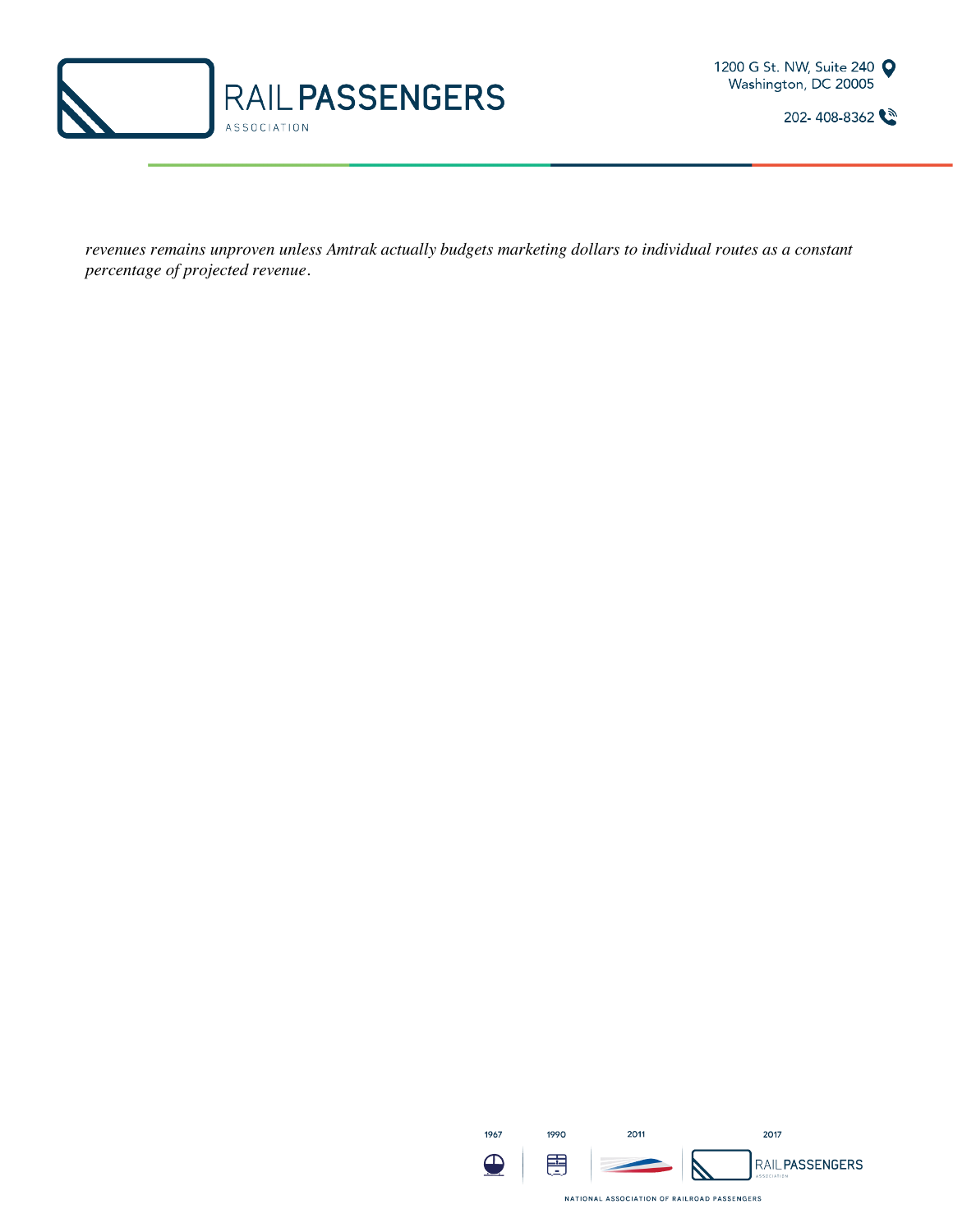



#### **Passenger Inconvenience (approximate annual cost \$15 million):**

*Volpe Report:* "Passenger inconvenience costs are directly assigned to appropriate [trains or routes] when possible and otherwise allocated by Total Passenger Miles."<sup>lxxxv</sup>i

*RPA Assessment: It is difficult to imagine a circumstance where passenger inconvenience costs cannot not be assigned directly to specific trains and routes. If there are instances where these costs must be totaled systemwide then trickled down to specific routes, passenger miles will not produce an accurate cost estimate. The use of route on time performance weighted by the number of passengers using that route would produce a more accurate estimate of the actual, avoidable cost.*

#### **Utilities (approximate annual expense \$6 million):**

*Volpe Report:* "Utilities expenses [include] gas, electric, and water provided t various terminals, stations and support facilities."<sup>www</sup>if "The Unit Trips (UT) statistic is used almost exclusively to allocate Utilities ... expenses, representing the size of trains that utilize a facility." "Although Commercial customers are present at some of the locations served by the Utilities Cost Centers, Amtrak has no means to allocate costs to those businesses."

*RPA Assessment: Although small, this expense is clearly fixed, not avoidable. We are somewhat surprised that Amtrak does not use electric (or gas) meters to determine utility costs for its "commercial customers."* 

#### **Police (approximate annual expense \$60 million):**

*Volpe Report:* "The Police … performs traditional patrolling duties in support of Amtrak trains, facilities, and ROW. [It] consists of two Subcategories: National and Regional/Local. The Regional/Local Subcategory provides the front line policing duties while the National Subcategory coordinates and supports the operation across the Amtrak network.

The key driver of Police costs are passenger levels in and around stations, but as passenger related statistics are unavailable for all customers they cannot be used in the allocation. For that reason, where possible, [passenger car

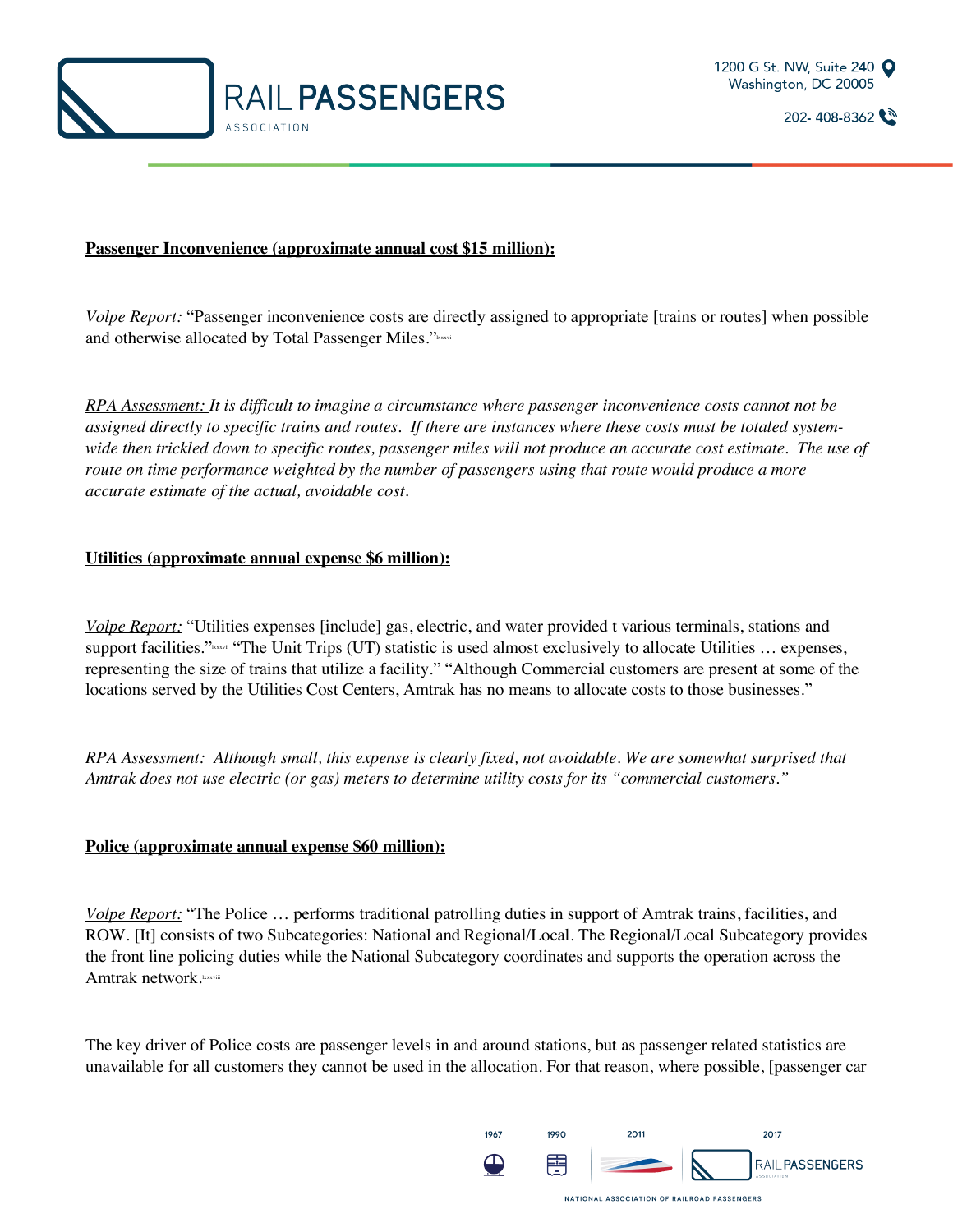



unit trips] PUT is used to allocate expenses around stations while [car and locomotive unit trips] UT is used in other locations as it is available for freight and commuter customers.

*RPA Assessment: If police activity occurs on a specific train or in stations served by a single route, then it could (and should) be directly assigned to that route using data obtained from the Amtrak Police Department. Otherwise, it is a fixed costs and allocation on the basis of other factors (passenger car unit trips and car and locomotive unit trips) does not produce data that reflects variable/avoidable cost.*

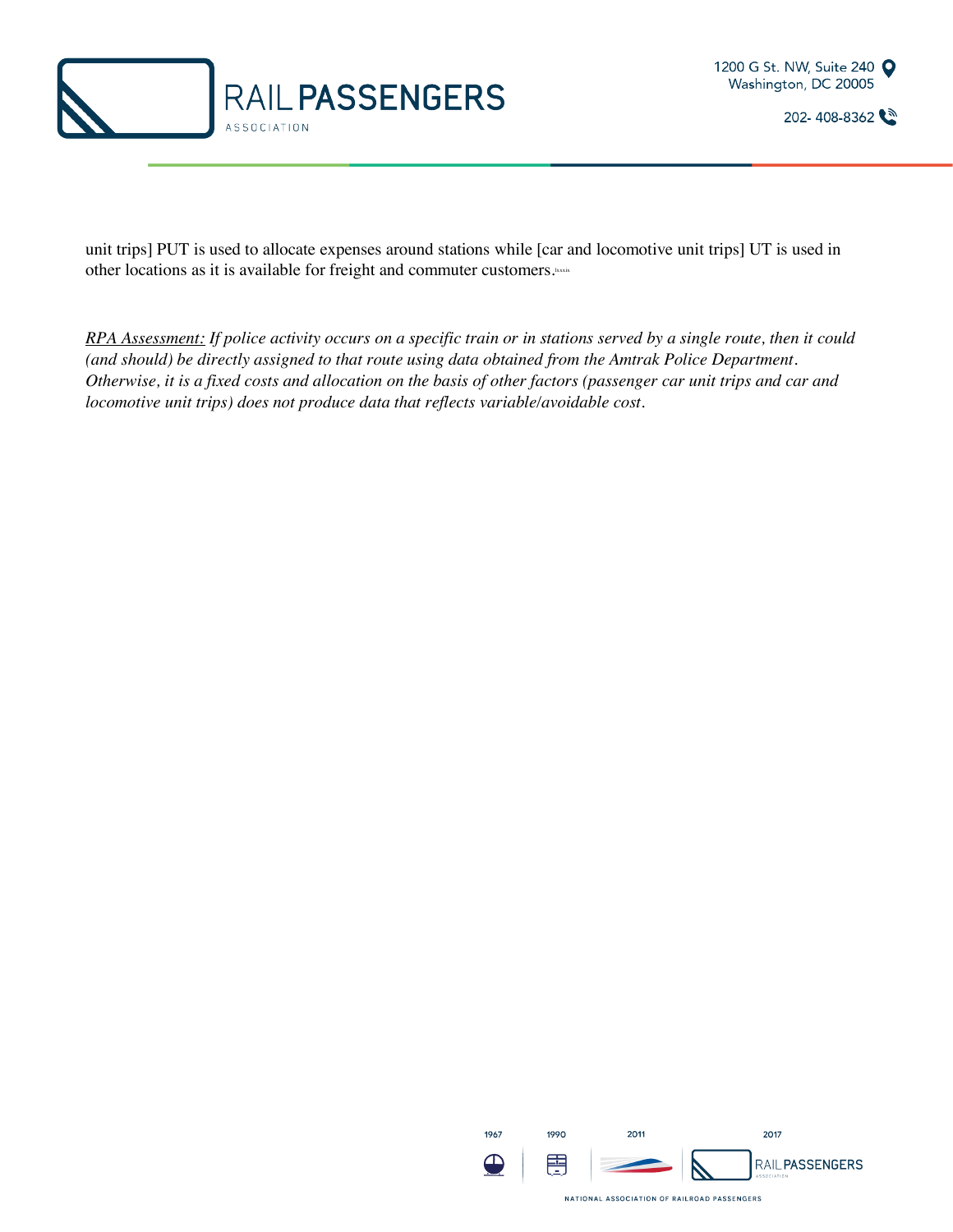

#### **General and Administrative (approximate annual cost \$1.4 billion):**

*Volpe Report:* These costs include higher level management activities *not closely associated with a particular portion of the business*. This includes functions that support the entirety of the enterprise including finance, computer services, payroll operations, human resources, and employee services available corporate-wide. "The primary allocation statistic is the Total Activity Cost [which means] the total cost of each 'cost object,' including all direct costs, [plus allocated indirect costs including] *the Asset Usage Allocation*."<sup>xc</sup>

*RPA Assessment: G&A costs are a significant cost component representing one third of what APT reports as Amtrak's total operating cost.*

- *Given their nature and scope, it is clear that they would not change with the elimination of any single route (or probably not even significantly with the discontinuance of the entire long-distance system). Most if not all of these costs would be reasonably considered avoidable.*
- *APT's methodology allocating G&A by effectively marking up a "base cost" has the effect of magnifying allocation errors APT already made in estimating that base cost.*
- *Amtrak appears to capitalize track maintenance costs on the NEC. The Asset Usage Allocation (AUA - the synthetic substitute for depreciation, amortization and interest) does not appear in Amtrak's route accounting reports. We have been unable to locate the report that reconciles APT route accounting results with Amtrak's financial statements.*
- *By omitting the Asset Utilization Allocation, APT significantly understates the "fully allocated operating cost" of the Northeast Corridor. The omission is significant. Amtrak is capital intensive. Depreciation, amortization and interest account for 20% of Amtrak's total operating cost. On its balance sheet, Amtrak reports that "right of way and other properties," which mostly represent NEC infrastructure, are 62% of Amtrak's depreciable assets. xci*

#### **Maintenance of Equipment (approximate annual cost \$600 million)**

#### **Turnaround Maintenance:**

*Volpe Report:* This cost category includes cleaning, inspections and minor repairs on trains before each departure and also enroute. Turnaround facilities can work exclusively on cars, locomotives or both. At some locations, turnaround services are performed by outside contractors.

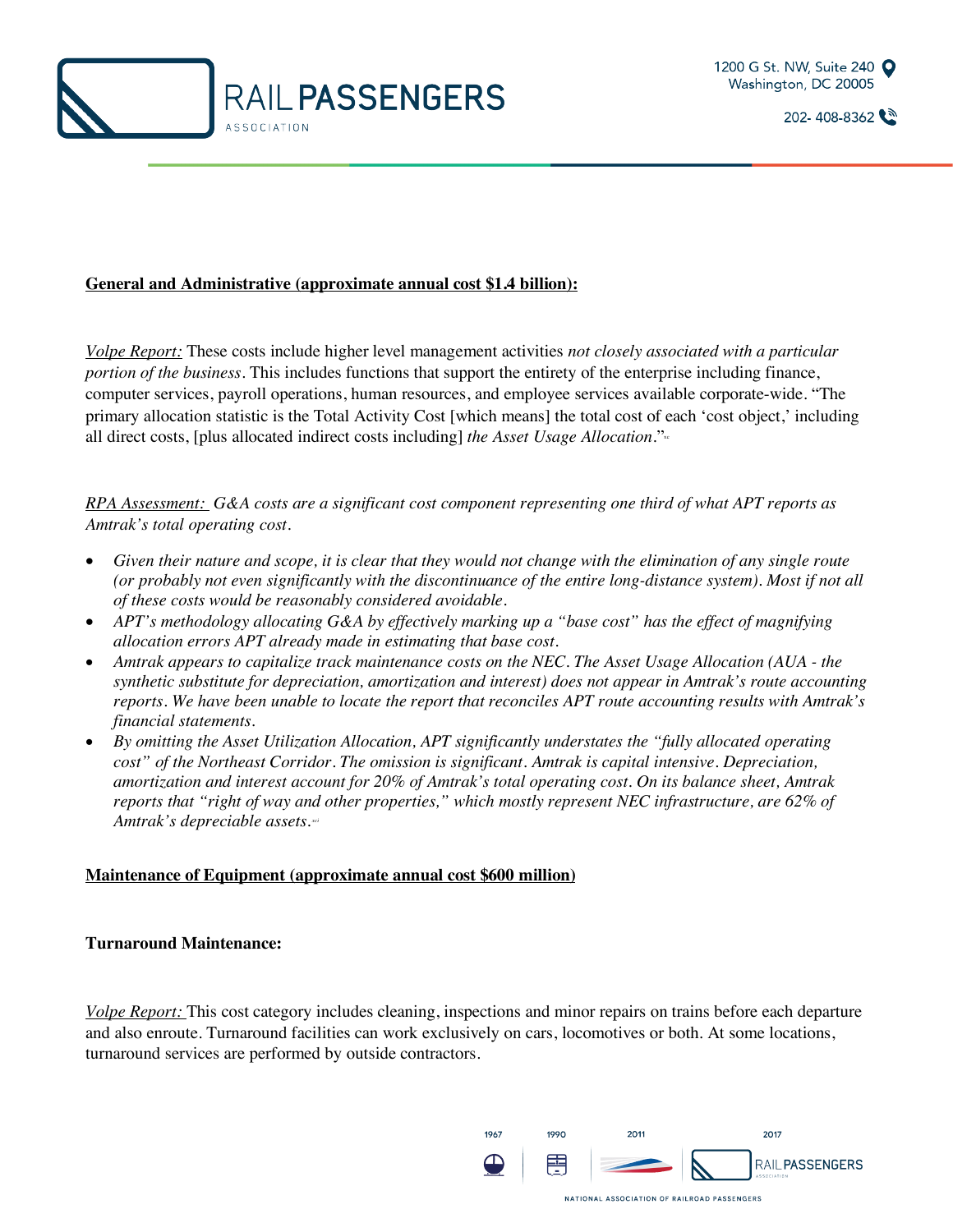



APT allocates the costs of each turnaround facility to routes and trains that use that facility. APT allocates different costs differently. Some it assigns directly to trains and routes; other costs, such as shared, overhead and support, APT allocates on the basis of Car Unit Trips for cars and on the basis of Units Used for locomotives, with a distinction between diesel and electric. At locations utilizing outside contractors, APT allocates on the basis of locomotive and car unit trips without distinguishing between the type of equipment. APT assigns the cost Amtrak employees who accompany trains and perform minor enroute repairs (known as "train riders") directly to specific trains.xcii

*RPA Assessment: Where APT assigns costs directly, its allocations likely reflect actual avoidable (variable) cost. When it allocates shared, overhead and support costs, however, a portion of these allocations include costs that would not change with a reduction (or increase) in service. Amtrak had 53 turnaround facilities in 2016.xciii We identified only six facilities that serviced long distance routes.* 

- *Four serviced only a single route and would be avoidable with the elimination of that route: Lorton VA (Auto Train), Savannah GA (Palmetto), Sanford FL (Auto Train) and San Antonio TX (Texas Eagle).*
- *Two others – Hialeah FL (Meteor & Star) and New Orleans LA (Crescent, City of New Orleans & Sunset Limited) serviced multiple routes and would be entirely avoidable only with the discontinuance of all routes using those facilities. For all other shared turnaround facilities, the APT cost allocations do not accurately reflect the avoidable (incremental) cost of any decrease (or increase) in the number of trains using the facility.*

#### **Locomotive Maintenance:**

*Volpe Report:* "Amtrak locomotives are maintained at numerous facilities. Since a particular locomotive could be maintained at several different facilities and used on multiple routes, using the national level allocation approach ensures that the actual location where such equipment is maintained does not affect how maintenance costs for that equipment are allocated to trains." "[C]osts associated with preventive maintenance [are allocated on the basis of the number of Units Used] because preventative [sic] maintenance is largely based on time and this metric] is a time-based statistic. [N]on-preventative [sic] maintenance costs [are allocated on the basis of [Unit Miles] because such maintenance is based on usage."xxiv

*RPA Assessment: This allocation method uses a type of "standard costing" that may represent a reasonable calculation of avoidable cost, especially if the equipment involved is sold when removed from service. If held in reserve or assigned to different services, the cost would not be eliminated but reallocated. While the use of national average costs by type of locomotive may provide an approximate estimate of avoidable or incremental cost, it lacks precision because an "average" cost does not indicate how much variance exists around the mean. Variance can result because some maintenance facilities may be far more efficient than others; some routes may* 

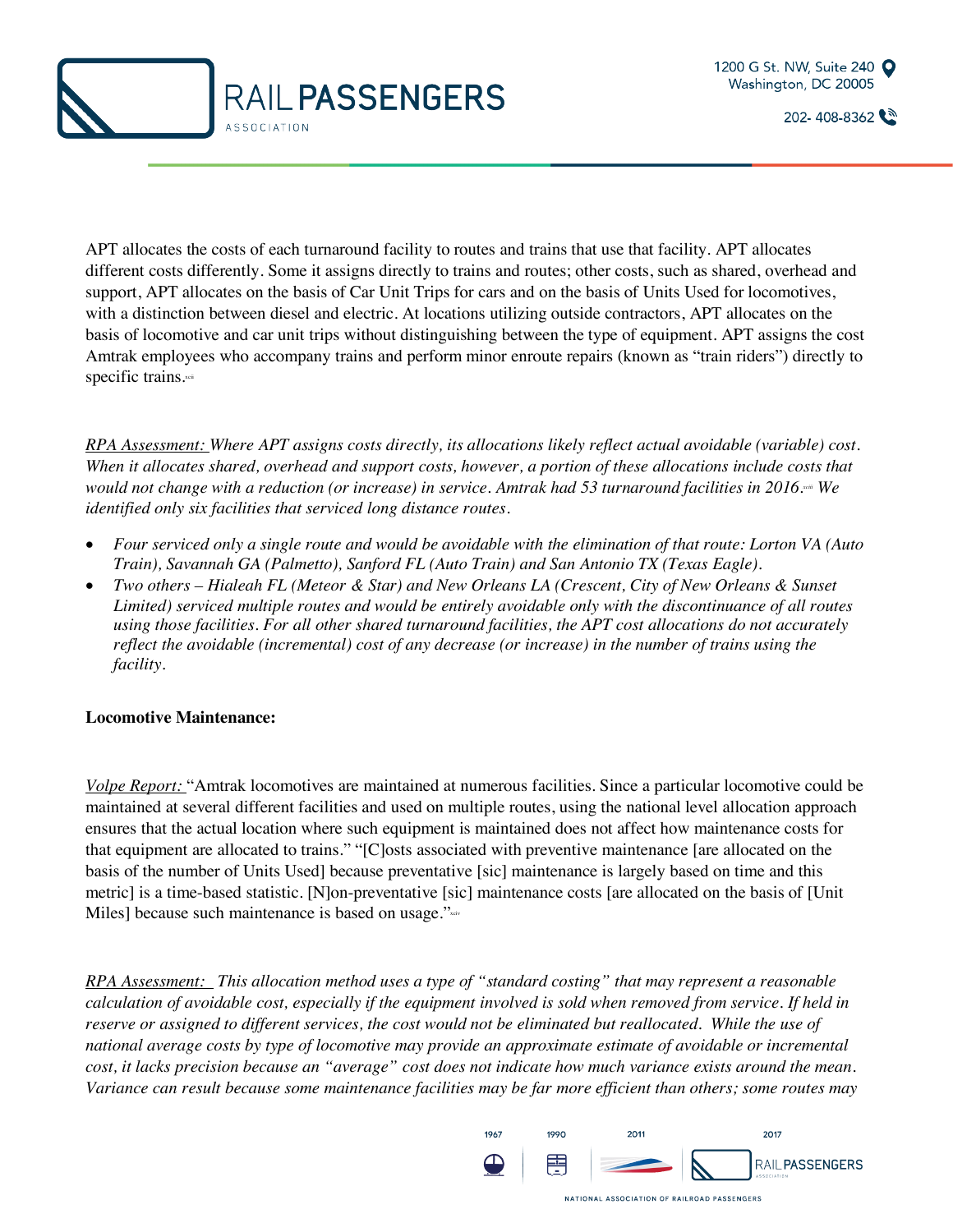



*require more or less maintenance than others because of grades and curvature; some locomotives of the same type may vary considerably in reliability.*

#### **Car Maintenance:**

*Volpe Report:* This category reflects the cost of maintenance performed on coaches, dining, sleeping and baggage cars and includes both preventive maintenance and repair of bad orders, freeze damage and wrecks. Amtrak's Work Management System tracks labor and material costs, the type of work performed and the specific unit number and equipment type. All work at this level is expensed. ""Cost allocations are at the national level to all trains that utilize the type of equipment being repaired. Amtrak cars are maintained at numerous facilities. Since a particular car could be maintained at several different facilities, using the national level allocation approach ensures that the actual location [and cost] where such equipment is maintained does not affect how maintenance costs for that equipment are allocated to trains. Train activity statistics are used in conjunction with equipment type … to ensure that the costs for maintaining a particular equipment type, regardless of the place where it is maintained, are allocated only to trains using that equipment type."xxvi

*RPA Assessment: The same as those for locomotive maintenance outlined in the section above.*

#### **Subsidiaries:**

*Volpe Report:* "The Subsidiary [cost family] represents Cost Centers associated with Amtrak's five Subsidiary Companies, which include Chicago Union Station Company (CUS), Passenger Railroad Insurance Limited (PRIL), Penn Station Leasing, LLC (PSL), Washington Terminal Company (WTC) and 30<sup>th</sup> Street Limited, L. P. (TSL)."xcvii The diverse nature of Amtrak's subsidiaries means that the manner in which APT allocates Subsidiary expenditures depends on the particular subsidiary. "Most Subsidiaries are associated with specific locations, so expenditures are allocated locally to the routes and customers operating at those locations."xcviii

- Chicago Union Station: Eight percent of Station operations-related costs are allocated to the Commercial business. APT allocates the other 92 percent of station operating costs to both Amtrak and Metra based on Passenger Car Unit Trips; it allocates maintenance of way costs to Amtrak trains or to other customers that use specific areas of track maintained by the subsidiary, including Freights, using Frequency of Train Trips or Unit Miles. APT allocates Insurance costs on the basis of on Total Passenger Miles. $\sim$
- Philadelphia 30<sup>th</sup> Street: "...the majority of expenses represent station rent, interest and depreciation, and professional fees." APT allocates station rent to Amtrak trains on the basis of Total Boards and Deboards. It

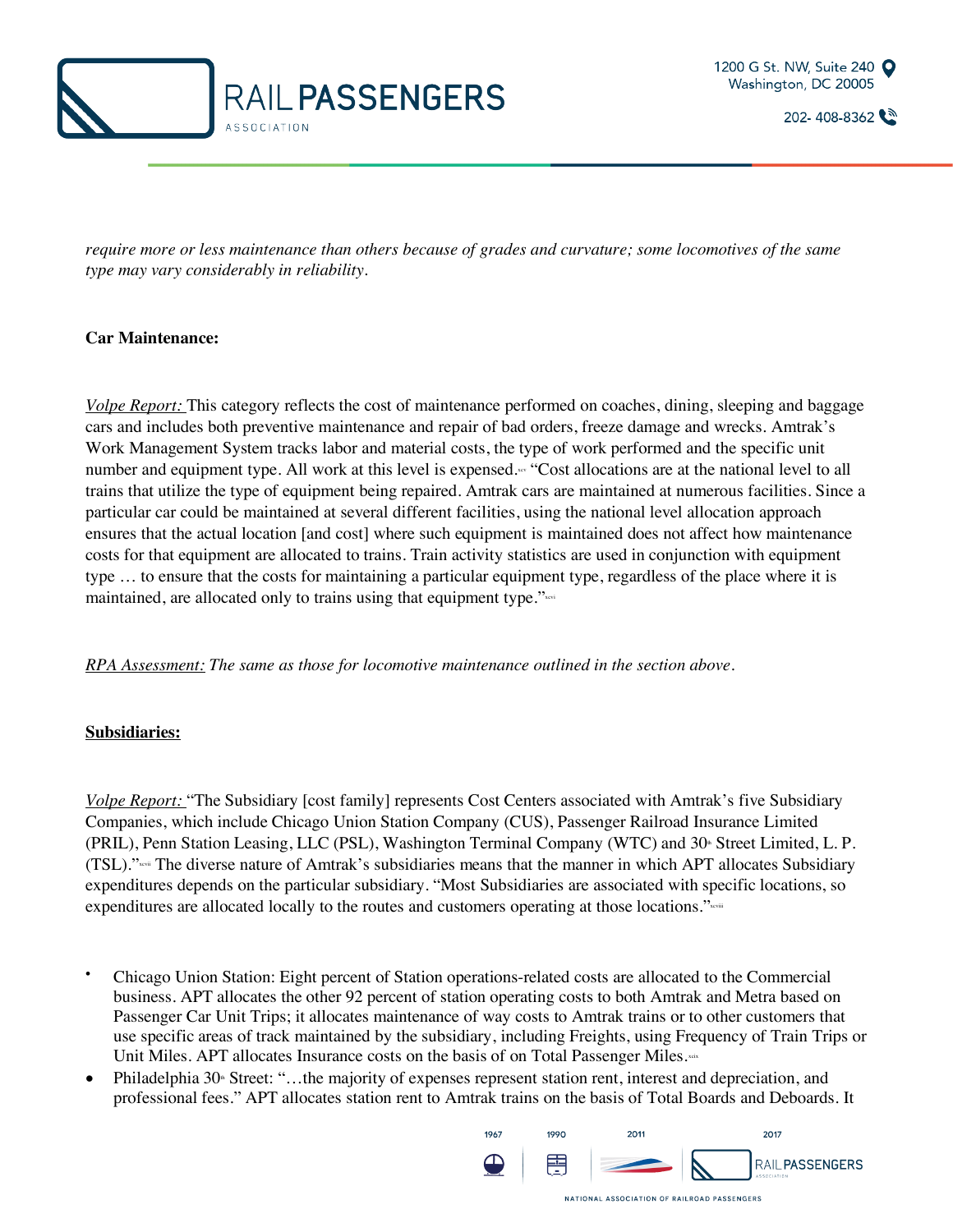

allocates depreciation and interest, which make up the bulk of remaining subsidiary expenses, and other subsidiary expenses, such as professional fees, directly to Unallocated.

- In the case of Penn Station in New York, the entirety of the subsidiary's monthly expenses represents interest charges. Therefore, the expenditures go directly to Unallocated. $\epsilon$
- Likewise, in the case of Washington Terminal, the entirety of the subsidiary's monthly expenses represents depreciation expenditures and goes directly to Unallocated. <sup>ei</sup>
- The exception is PRIL whose expenditures are allocated nationally. "A majority of the costs for this subsidiary are associated with Amtrak's accrual for self-insurance for passenger claims, insurance policies with outside companies and professional fees. Based on a review of liability claims, [APT allocates] the majority of passenger claims insurance expenditures [on the basis of total passenger miles with the remaining going directly to Reimbursable."<sup>cii</sup>

#### *RPA Assessment:*

- *Chicago: The allocation of Chicago Union Station costs to Amtrak and to Metra on the basis of passenger car unit trips produces either a double charge to Amtrak or a fifty percent discount to Metra because Metra's cars have at least double the capacity. To the extent that APT uses frequency of train trips to determine charges for freight access probably results in a significant discount to the freight railroads. Moreover, the cost of operating a station as large as Chicago will not likely vary much within a large range of passenger volume so these allocations have no meaning when it comes to estimating avoidable or variable cost.*
- *Philadelphia: In the absence of any Asset Utilization Factor charge, APT's allocation of rent, interest and depreciation to "unallocated" results in a significant understatement of the operating cost of the Northeast Corridor.*
- *New York: APT's allocation rule produces the same understatement as noted above for Philadelphia.*
- *Washington: The same critique for Philadelphia and New York above applies to Washington if the depreciation is related to station facilities; if it results from real estate development activities, then APT should allocate it to that business line.*

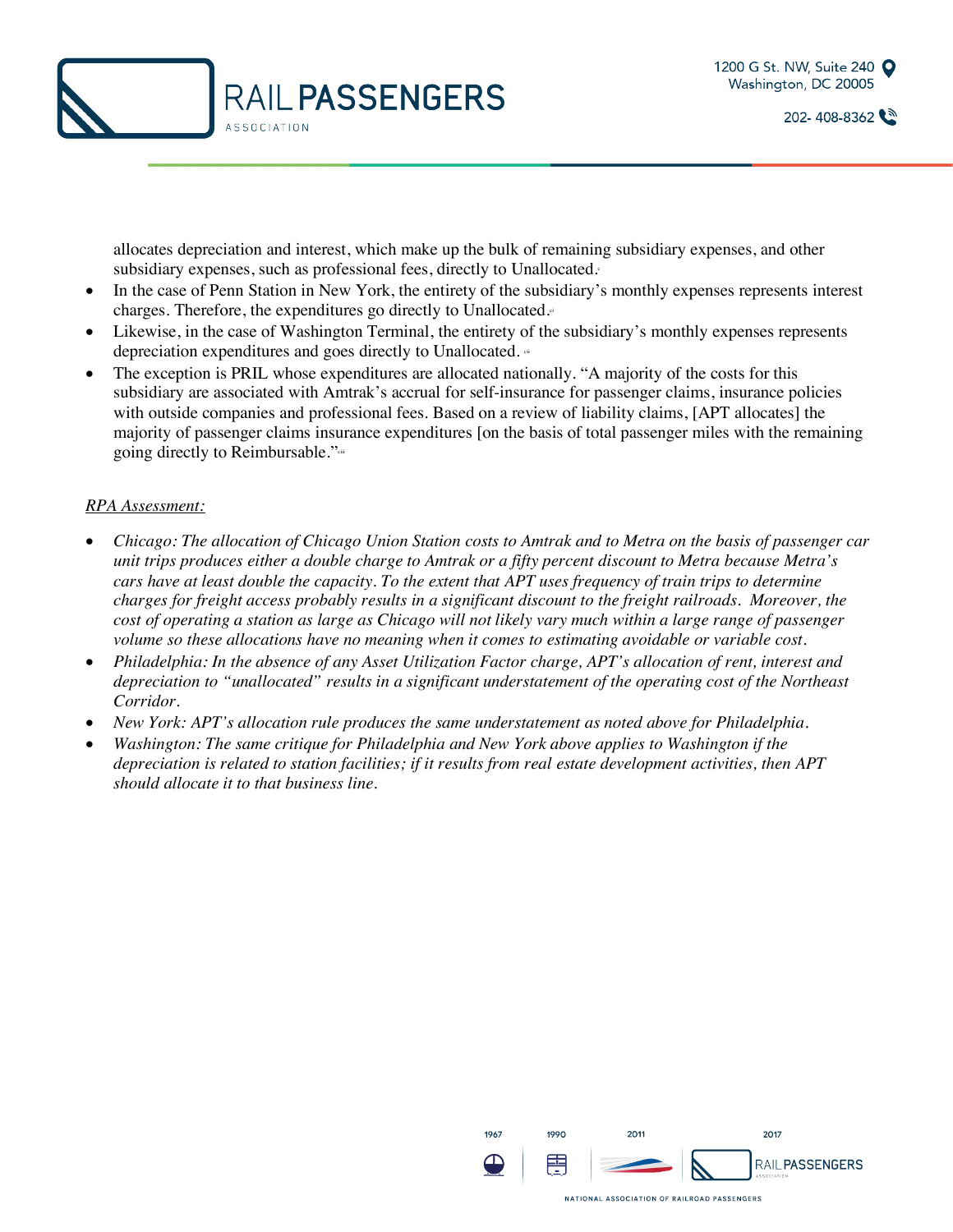



## **Appendix C**

## **The Important Costs Missing in Amtrak's Route Performance Reports**

"Allocating GAAP-defined depreciation and interest to trains and other ancillary businesses could not be done in a manner that properly reflected the relative usage of capital assets for particular trains. Instead, a synthetic Asset Usage Allocation charge provides a more representative measure of the resource cost of capital equipment and property—regardless of how paid for—currently being used by Amtrak to produce its various services and outputs."<sup>civ</sup>

"Amtrak's financial reporting is also incomplete because it does not allocate its depreciation costs by line of business. Leading organizations have shown that good information on, among other things, asset performance and conditions is critical to make informed capital resource allocation decisions. These data give organizations the ability to perform analyses that can be used to support strategic and operational budgeting decisions. 42 In 2005, we reported that Amtrak did not allocate its depreciation expense by route or business line and that since depreciation is critical information for a capital-intensive business such as Amtrak, by not allocating it, Amtrak was understating its reported expenses. 43 Amtrak finance department officials told us that they have had a methodology in place since 2010 to assign their depreciation

expenses by route and subsequently to lines of business. However, Amtrak officials did not have confidence in the capital lease data used by the methodology. Amtrak officials plan to evaluate the data and determine when Amtrak would begin applying the results from the methodology in its external reports. Amtrak officials stated that they did not have a timeframe for when that data will be used to allocate their depreciation expenses. In addition, proposed changes to Amtrak's current infrastructure and corporate development line of business may change how depreciation expenses are allocated to its train operations business lines as the new line of business may be responsible for more of Amtrak's infrastructure. However, until depreciation expenses are allocated to its routes and lines of business, Amtrak will continue to be at risk of misstating financial information used for decision making, which could result in misallocation of internal and federal resources."<sup>c</sup>

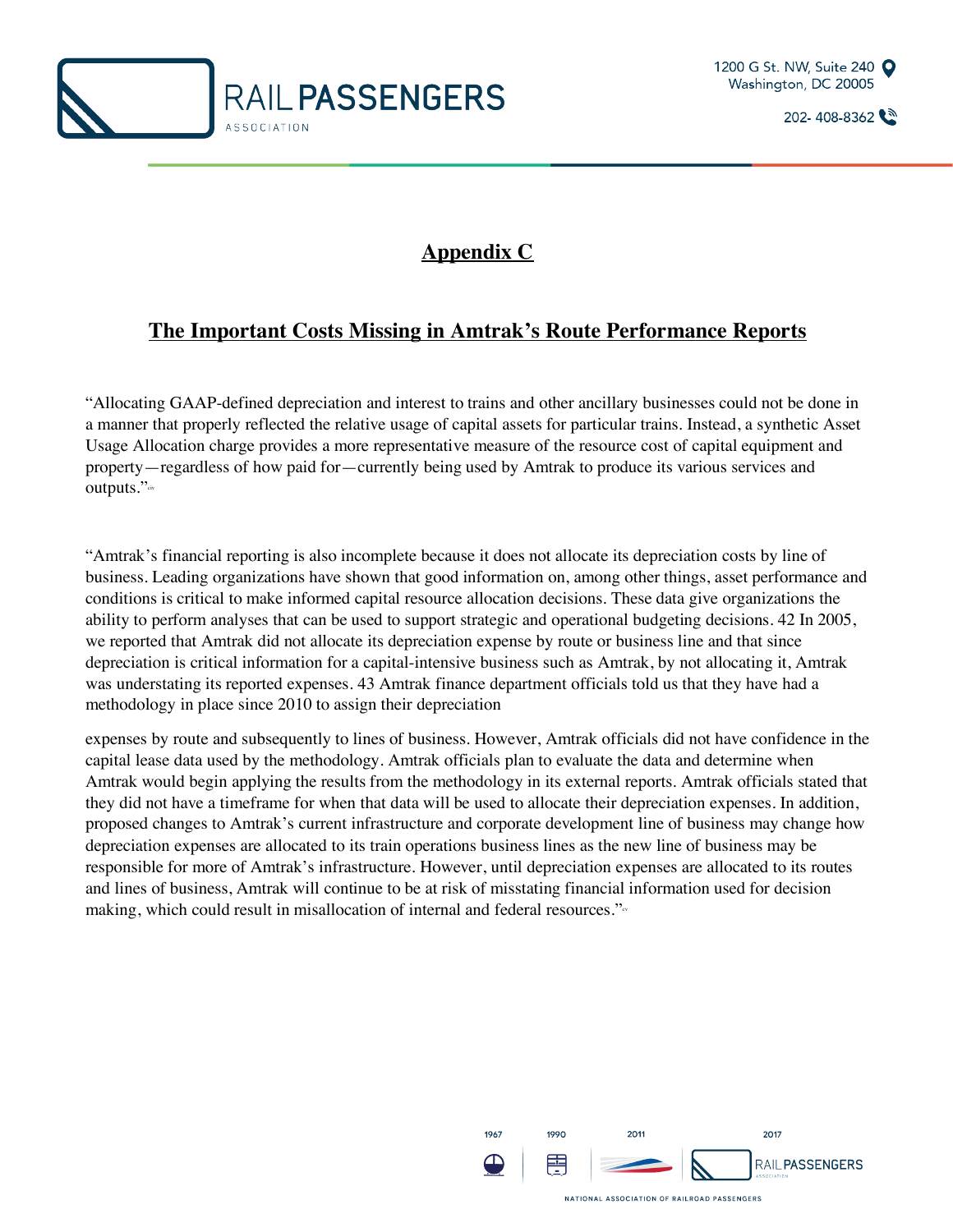



## **Appendix D**

## **Amtrak's "Asset Utilization Factor"**

"Consideration was given to the history of public sector contributions towards Amtrak capital expenditures, Amtrak's use of borrowings (and hence its incurring of interest expenses) for the acquisition of only certain subsets of its capital assets and the use of leases and sale-leaseback transactions for some capital assets. It was decided that simply allocating GAAP depreciation and interest to routes and other ancillary businesses did not yield a contribution to Fully Allocated Costs for a particular route that accurately reflected that route's relative usage of capital assets. Instead, the decision was made to replace depreciation and interest with a synthetic capital charge, which provides a more representative measure of the resources costs of all capital equipment and property – regardless of how financed – currently being used by Amtrak to produce its various services and outputs. The synthetic capital charge is an annualized value based on the original acquisition costs of the assets and the underlying opportunity cost of capital as a production resource as reflected in the U. S. Treasury long term borrowing rate. Since Amtrak's data systems do not link capital assets to [responsibility centers] in specific areas, procedures needed to be developed to link such assets to the outputs and services whose production they support."<sup>24</sup>

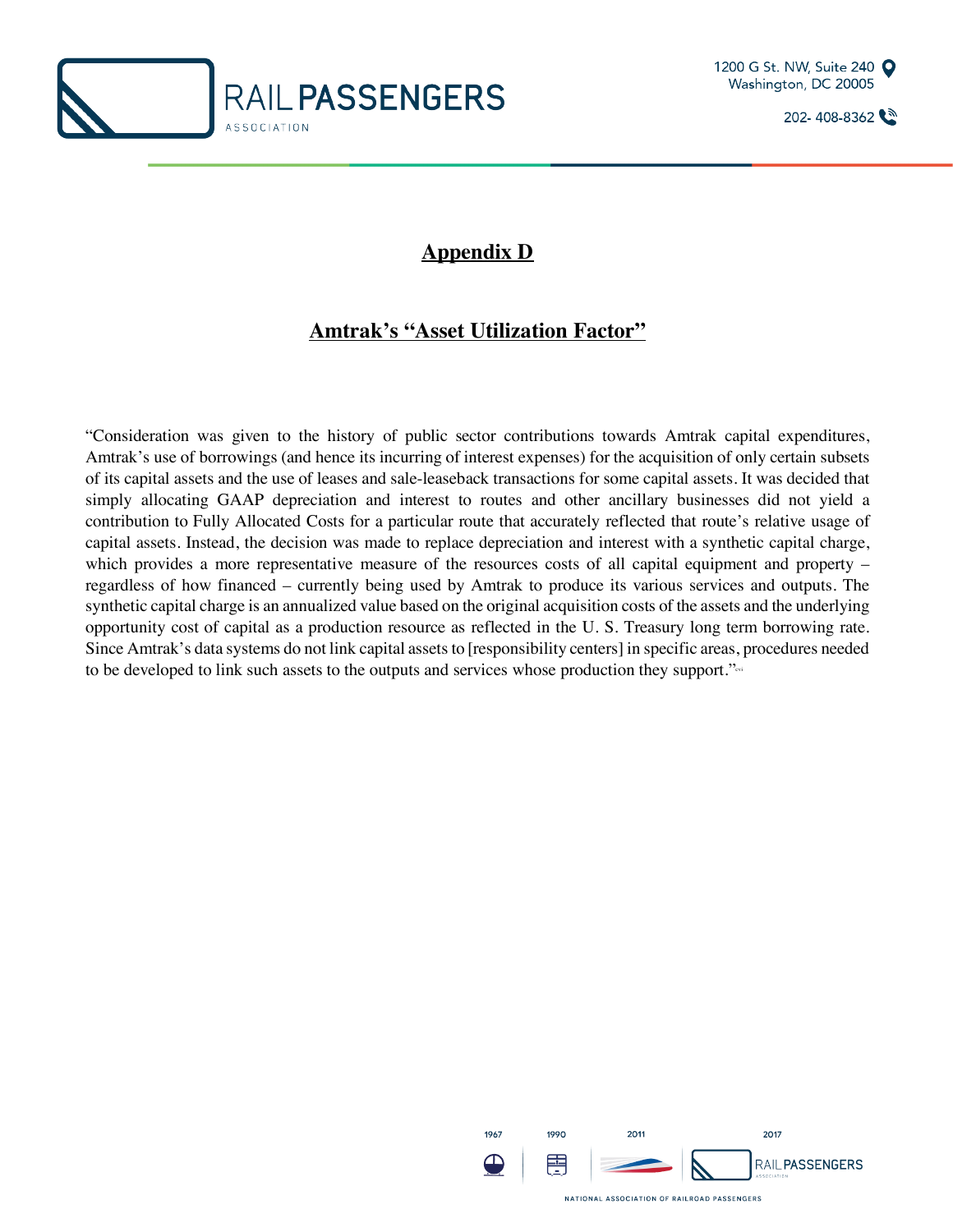



## **Appendix D**

## **The Avoidable Operating Cost of the Long-Distance System**

How badly does Amtrak's Fully Allocated Costing system misrepresent the actual cost to the federal government? What would we know today if Amtrak had implemented the avoidable cost methodology that the Volpe National Transportation Systems Center outlined in its report to Congress in 2009?

Using our interpretation of Volpe's avoidable cost methodology, we've prepared a rough estimate of the impact that the elimination of all of Amtrak's long distance routes would have on its revenues and costs. Our purpose is to highlight the large degree to which the fully allocated costing methodology Amtrak uses in calculating the financial performance its routes significantly overstates the actual cost to the federal government. In preparing this estimate, we have kept in mind the Inspector General's caution that Volpe's avoidable cost methodology applied only to the elimination of a single route and was not appropriate for estimating the "savings" of discontinuing multiple routes at a single stroke. We've explained our reasoning for each of our estimates in the notes to table A-1 below. The takeaway from this exercise is that *Amtrak is likely overstating the federal cost of the long distance system by more than \$300 million a year.*

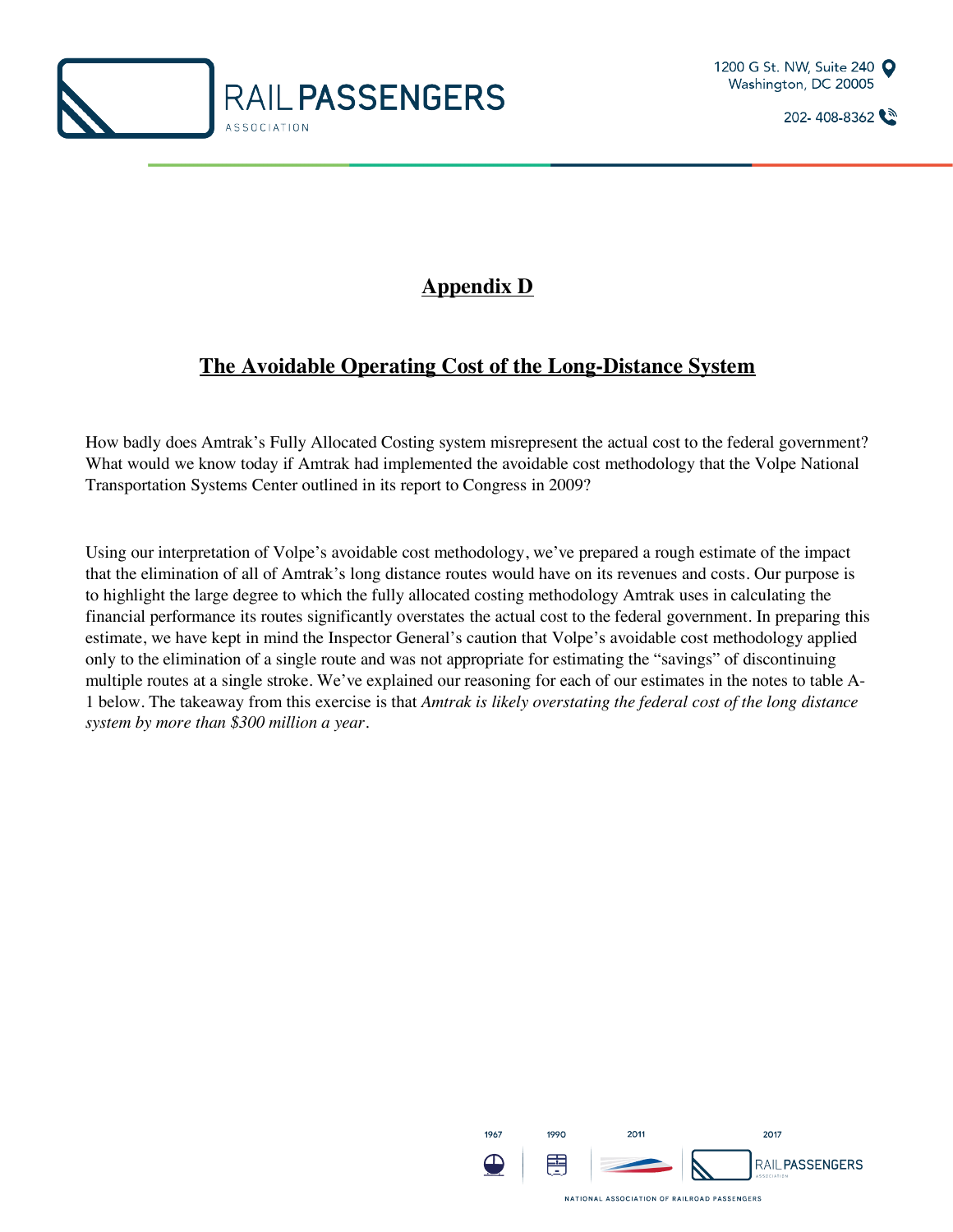



## **Table D-1**

### **Estimated Avoidable Cost of Long Distance System**

**(\$000)**

| <b>Cost/Revenue Category</b>          | <b>Fully</b>     | <b>Estimated</b> | <b>Fixed</b>       | <b>Note</b>    |
|---------------------------------------|------------------|------------------|--------------------|----------------|
|                                       | <b>Allocated</b> | <b>Avoidable</b> | <b>Reallocated</b> |                |
|                                       | <b>Cost FY17</b> |                  |                    |                |
| Maintenance of Way                    | \$27,362         | \$1,596          | \$25,766           | $\mathbf{1}$   |
| Maintenance of Equipment              | \$211,162        | \$182,343        | \$28,819           | $\overline{2}$ |
| <b>On Board Services</b>              | \$182,635        | \$173,302        | \$9,333            | $\overline{3}$ |
| Train & Engine                        | \$160,066        | \$158,151        | \$1,915            | $\overline{4}$ |
| Yard                                  | \$21,559         | \$18,325         | \$3,234            | $\overline{5}$ |
| Fuel                                  | \$61,100         | \$61,100         |                    |                |
| <b>Transportation Multiple</b>        | \$1,499          | \$1,499          |                    |                |
| <b>Train Movement</b>                 | \$9,935          |                  | \$9,935            | 6              |
| <b>Host Railroad</b>                  | \$49,244         | \$49,244         |                    |                |
| <b>Transportation Support</b>         | $(\$711)$        | $($ \$711)       |                    |                |
| Power                                 | \$3,159          | \$3,159          |                    |                |
| <b>Route Stations</b>                 | \$21,722         | \$21,722         |                    |                |
| <b>Shared Stations (Commuters)</b>    | \$12,106         | \$2,000          | \$10,106           | $\overline{7}$ |
| <b>Shared Stations (No Commuters)</b> | \$35,736         | \$15,000         | \$20,736           | $\overline{7}$ |
| <b>Sales</b>                          | \$3,951          |                  | \$3,951            | $\overline{8}$ |
| <b>Information &amp; Reservations</b> | \$29,895         | \$10,015         | \$19,980           | $\overline{9}$ |
| Marketing                             | \$22,637         | \$15,931         | \$6,706            | 10             |
| Station & On-Board Technology         | \$1,633          |                  | \$1,633            |                |
| Corporate Administration              | \$44,373         |                  | \$44,373           |                |
| <b>Centralized Services</b>           | \$63,179         |                  | \$63,179           |                |
| <b>Qualified Management</b>           | \$40,768         |                  | \$40,768           |                |
| Direct Customer (non NTS)             | (\$3,389)        |                  | (\$3,389)          |                |
| Subsidiary                            | \$14,186         |                  | \$14,186           |                |
| <b>Utilities</b>                      | \$260            |                  | \$260              |                |
| Police-National                       | \$2,818          |                  | \$2,818            |                |
| Police-Regional                       | \$4,904          |                  | \$4,904            |                |
| <b>Special Operations</b>             | \$7,304          |                  | $\sqrt{$7,304}$    |                |



1990

圉



 $\blacktriangleright$ 



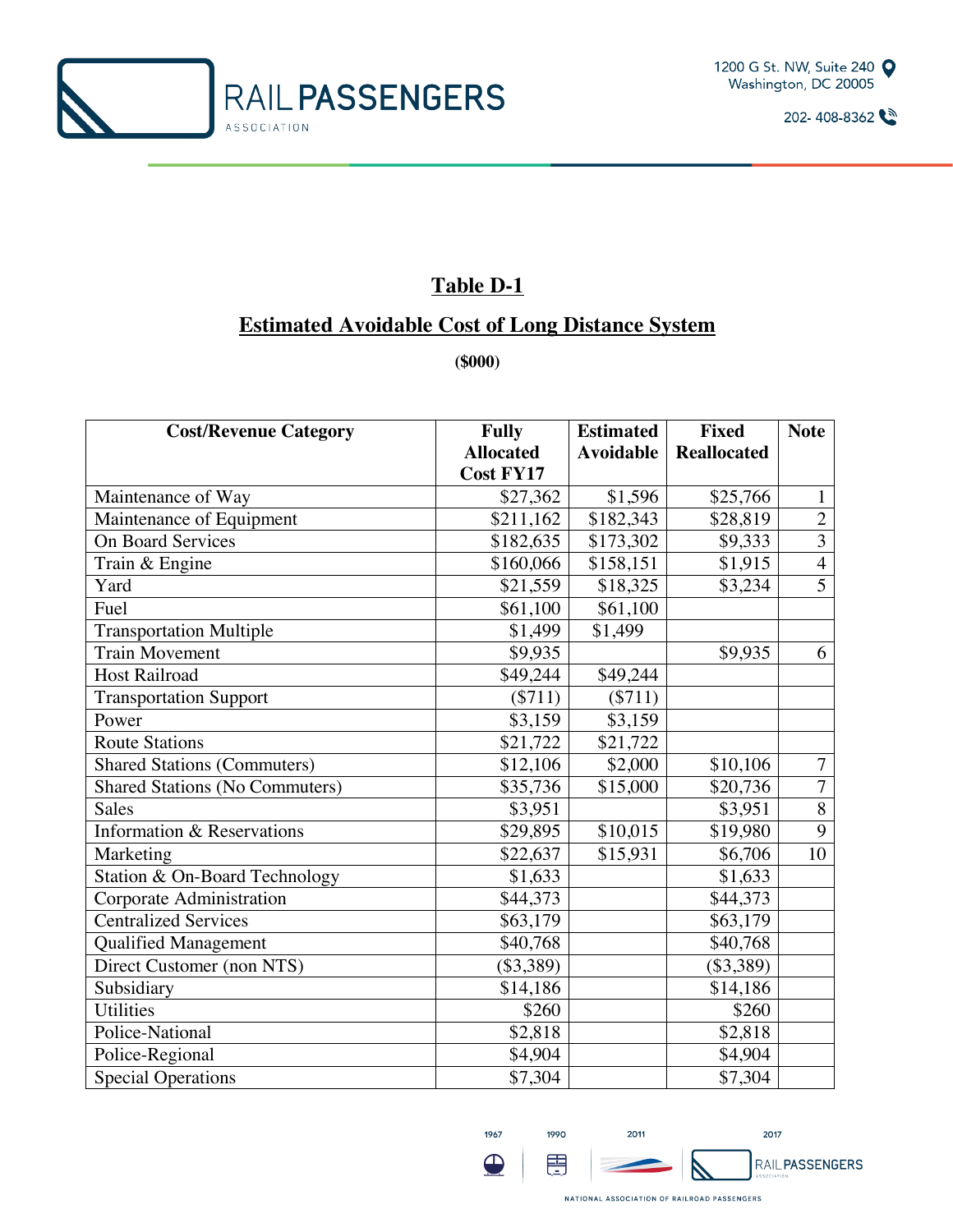



| Environmental & Safety                      | \$3,071     |           | \$3,071     |  |
|---------------------------------------------|-------------|-----------|-------------|--|
| <b>Total Amtrak Cost</b>                    | \$1,032,166 | \$712,676 | \$319,489   |  |
|                                             |             |           |             |  |
| <b>APT Long Distance Revenue</b>            | \$547,452   | \$547,452 |             |  |
| <b>Cost Sharing Revenue</b>                 | \$7,688     |           | \$7,688     |  |
| Revenue from Connections to Other Routes    |             | \$16,654  | (\$16,654)  |  |
| <b>Total Long-Distance Revenue</b>          | \$555,139   | \$564,106 | $(\$8,967)$ |  |
| <b>Total Taxpayer Cost of Long Distance</b> | \$477,027   | \$148,571 | \$311,803   |  |

#### **Notes to Table D1:**

- 1) **Maintenance of Way.** The elimination of all long-distance routes would have a negligible effect on these costs. On the NEC, they account for only 6% of electric train miles; on the Empire corridor only 10%; on the Michigan line none. We assumed that Western Division costs involved only maintenance at major terminals since Amtrak does not own any mainline right of way in the west. Only two, Hialeah (Miami) and New Orleans, would be eliminated if all long-distance routes ceased. We estimated their avoidable cost at 50% of the total fully allocated cost, since the other half reflected costs at either New York or Chicago, which also serviced large number of short distance and commuter services. We considered all of the Fully Allocated Costs charged to Auto Train as avoidable.
- **2) Maintenance of Equipment.** Volpe found that costs for turnaround servicing and Maintenance Support showed economies of scale, which meant that costs would decrease more slowly than volume, which indicated some portion of total costs were fixed. Locomotive and car maintenance, showed a direct linear relationship. Those we considered fixed were \$2.7 million for Back Shop, \$4.9 million for material control, 55% of the M of E Multiple<sup>-a</sup> and \$100,000 of Acela maintenance costs incorrectly charged to Long Distance.
- **3) On Board Services.** We considered these costs entirely avoidable except for Commissary Management, which we considered 25% fixed (a conservative figure since long distance is only 47% of total food expense and Amtrak would entirely close only two of its commissaries – New Orleans and Hialeah) and OBS support, which we considered 50% fixed even though Volpe assessed it as entirely fixed (again, a conservative estimate since long distance is allocated 74% of total OBS cost).
- **4) Train & Engine Crew.** We classified these as entirely avoidable except for 50% of T&E support that we considered fixed on the theory that this amount contains fixed cost elements shared with both the NEC and State Supported Routes. Volpe considered them to be 100% fixed.
- **5) Yard.** We considered Yard entirely variable except for overhead and supervision that Volpe said represented 15% of total cost that we considered fixed.
- **6) Train Movement.** Since this cost category is largely if not completely for system management and NEC costs, we considered it 100% fixed with respect to long distance services.
- **7) Stations.** We treated route stations as 100% avoidable. We identified 30 shared stations that only long distance trains used; 23 were staffed, many of them small. In the absence of any station cost information, we assumed an average annual cost per staffed station at \$500,000. We estimated the avoidable cost of red caps,

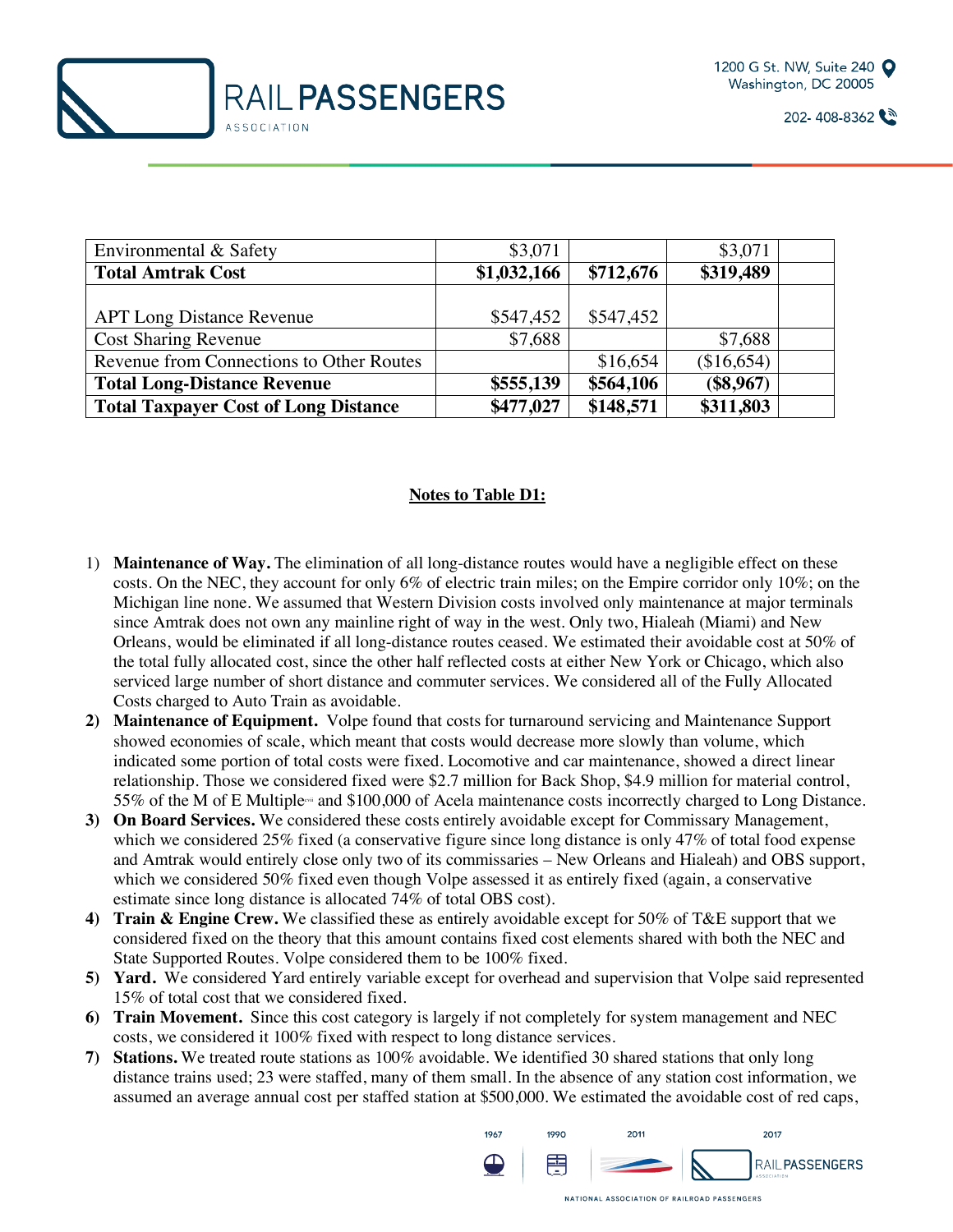

porters and baggage handlers at \$2 million since these services would continue to some extent at most stations.

- **8) Sales.** Volpe considered most costs in this category as fixed. We have done the same
- **9) Information & Reservations.** Volpe judged that only wages paid to customer service phone agents were avoidable and that the rest were fixed. We questioned the validity of the talk time allocation survey that calculated the average talk time for a long distance passenger at three times the system average. We reduced that time by one third.
- **10) Sales & Marketing.** We considered credit card, travel agent and passenger inconvenience allocations as entirely avoidable; the rest fixed.
- **11) All Other.** Volpe considered all other costs fixed; we did the same.

### **Table D-2**

#### **Volpe Report Assessment of Fixed/Avoidable Costs by Category**

| <b>Cost Category</b>           | <b>Cost Sub Category</b>     | <b>Variability</b> | <b>Analytical</b> |
|--------------------------------|------------------------------|--------------------|-------------------|
| Maintenance of Way             | Track                        | Mixed              | Detailed          |
|                                | Communications & Signals     | Fixed              |                   |
|                                | <b>Electric Traction</b>     | Mixed              | Statistical       |
|                                | Bridges & Buildings          | Fixed              |                   |
|                                | Support                      | Fixed              |                   |
| Maintenance of Equipment       | Turnaround                   | Mixed              | Statistical       |
|                                | Locomotive                   | Mixed              | Statistical       |
|                                | Car                          | Mixed              | Statistical       |
|                                | Support                      | Mixed              | Statistical       |
|                                | Multiple                     | Mixed              | Detailed          |
| On Board Service               | Crew                         | Avoidable          |                   |
|                                | Food & Beverage Supplies     | Avoidable          |                   |
|                                | <b>Commissary Management</b> | Mixed              | Detailed          |
|                                | Support                      | Fixed              |                   |
| Train & Engine Crew            | Crew                         | Avoidable          |                   |
|                                | Support                      | Fixed              |                   |
| Yard                           | Direct                       | Mixed              | Statistical       |
|                                | <b>Train Moves</b>           | Mixed              | Statistical       |
|                                | Train & Equipment Moves      | Mixed              | Statistical       |
| Fuel                           |                              | Avoidable          |                   |
| <b>Electric Power</b>          |                              | Avoidable          |                   |
| <b>Transportation Multiple</b> | General                      | Mixed              | Detailed          |
| <b>Train Movement</b>          | General                      | Mixed              | Detailed          |

1967

 $\bigoplus$ 

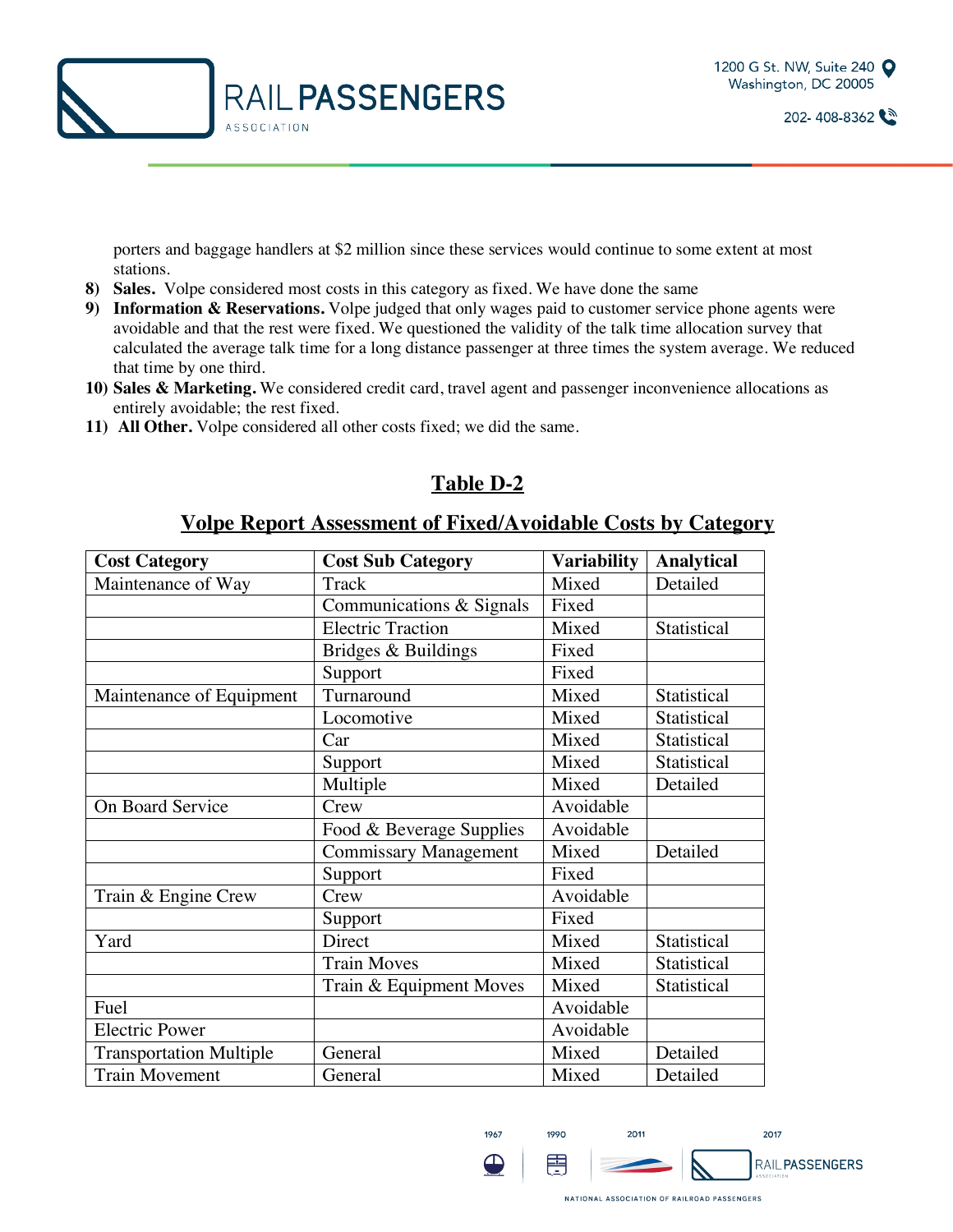



|                             | <b>Host Railroad</b>          | Mixed | Detailed    |
|-----------------------------|-------------------------------|-------|-------------|
|                             | <b>Transportation Support</b> | Mixed | Detailed    |
|                             |                               | Mixed | Detailed    |
|                             |                               | Mixed | Detailed    |
| Sales                       |                               |       |             |
| Information & Reservations  | Route                         | Mixed | Statistical |
| <b>Stations</b>             | <b>Shared</b>                 | Mixed | Statistical |
| Corporate Administration    |                               | Fixed |             |
| <b>Centralized Services</b> |                               | Fixed |             |
| <b>Qualified Management</b> |                               | Fixed |             |
| <b>Direct Customer</b>      |                               | Fixed |             |
| Subsidiary                  |                               | Mixed | Detailed    |
| Capital                     |                               | Mixed | Detailed    |
| <b>Utilities</b>            |                               | Fixed |             |
| Police                      | National                      | Fixed |             |
|                             | Regional                      | Fixed |             |
| Environmental & Safety      |                               | Fixed |             |

### **Appendix E**

## **Legislative Mandates**

#### **The Consolidated Appropriations Act, 2005, Public Law 108-447**

DIVISION H—TRANSPORTATION, TREASURY, INDEPENDENT AGENCIES, AND GENERAL GOVERNMENT APPROPRIATIONS ACT, 2005;

Title I—Department of Transportation, GRANTS TO THE NATIONAL RAILROAD PASSENGER CORPORATION.

"*Provided further,* That the Secretary of Transportation is authorized to retain up to \$4,000,000 of the funds provided to be used to retain a consultant or consultants to assist the Secretary in preparing a comprehensive valuation of Amtrak's assets to be completed not later than September 30, 2005: *Provided further,* That these funds shall be available to the Secretary of Transportation until expended: *Provided further,* That this valuation shall to be used to retain a consultant or consultants to develop to the Secretary's satisfaction a methodology for

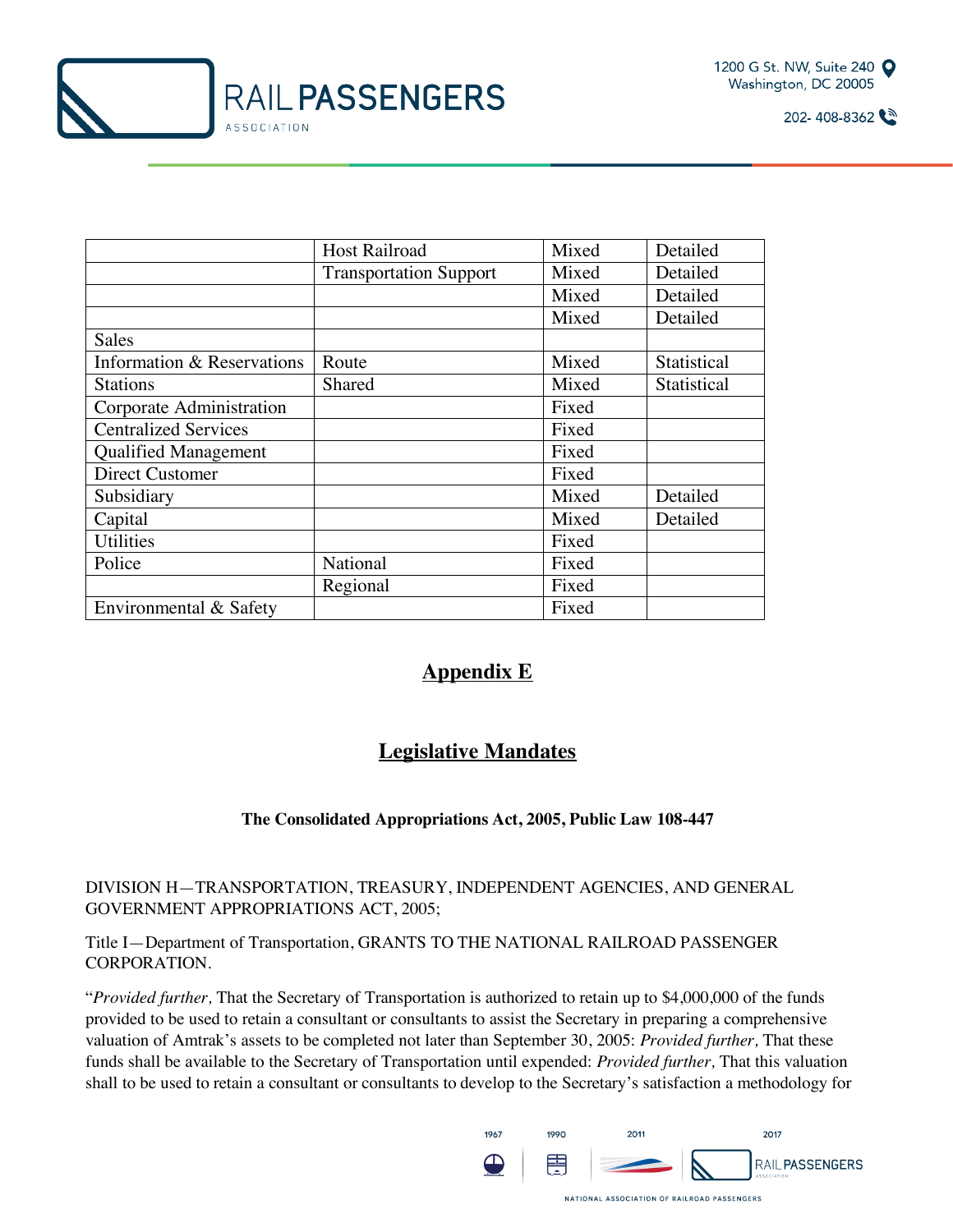



determining the avoidable and fully allocated costs of each Amtrak route: *Provided further,* That once the Secretary has approved the methodology for determining the avoidable and fully allocated costs of each Amtrak route, Amtrak shall apply that methodology in compiling an annual report to Congress on the avoidable and fully allocated costs of each of its routes, with the initial report for fiscal year 2005 to be submitted to the House and Senate Committees on Appropriations, the House Committee on Transportation and Infra- structure, and the Senate Committee on Commerce, Science, and Transportation before December 31, 2005, and each subsequent report to be submitted within 90 days after the end of the fiscal year to which the report pertains."

#### **PRIIA 2008 Division B Section 208, 25Pub. L. No 110-432, div. B, § 208.**

#### SEC. 208. METHODOLOGIES FOR AMTRAK ROUTE AND SERVICE PLAN- NING DECISIONS.

(a) METHODOLOGY DEVELOPMENT. —Within 180 days after the date of enactment of this Act, the Federal Railroad Administration shall obtain the services of a qualified independent entity to develop and recommend objective methodologies for Amtrak to use in deter- mining what intercity passenger routes and services it will provide, including the establishment of new routes, the elimination of existing routes, and the contraction or expansion of services or frequencies over such routes. In developing such methodologies, the entity shall consider—

(1) the current or expected performance and service quality of intercity passenger train operations, including cost recovery, on-time performance and minutes of delay, ridership, on-board services, stations, facilities, equipment, and other services;

(2) connectivity of a route with other routes;

(3) the transportation needs of communities and populations that are not well served by intercity passenger rail service or by other forms of intercity transportation;

(4) Amtrak's and other major intercity passenger rail service providers in other countries' methodologies for deter- mining intercity passenger rail routes and services; and

(5) the views of the States and other interested parties.

(b) SUBMITTAL TO CONGRESS. —Within 1 year after the date of enactment of this Act, the entity shall submit recommendations developed under subsection (a) to Amtrak, the Committee on Transportation and Infrastructure of the House of Representatives, and the Committee on Commerce, Science, and Transportation of the Senate.

(c) CONSIDERATION OF RECOMMENDATIONS. —Within 90 days after receiving the recommendations developed under subsection (a) by the entity, the Amtrak Board of Directors shall consider the adoption of those recommendations. The Board shall transmit a report to the Committee on Transportation and Infrastructure of the

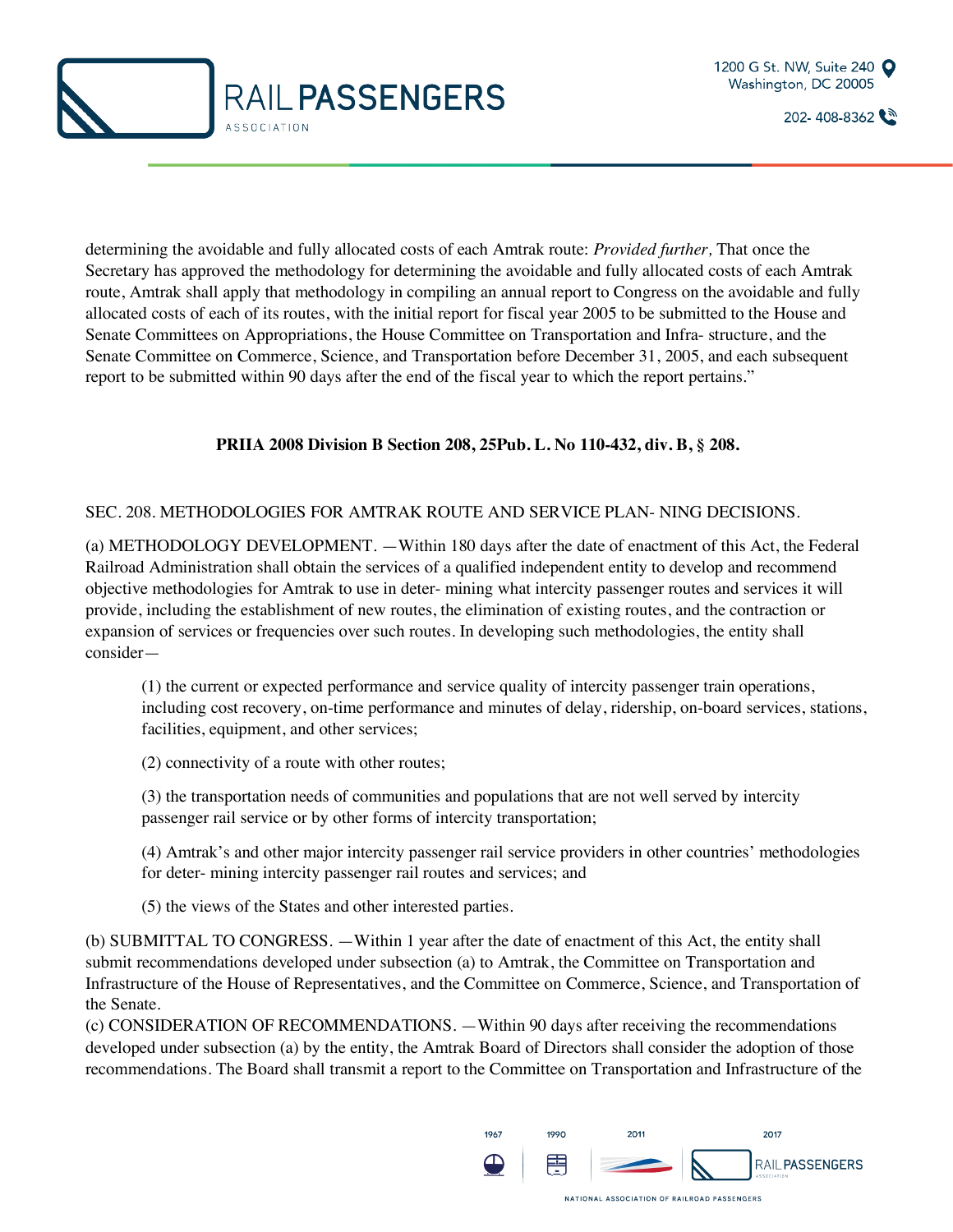



House of Representatives and the Committee on Commerce, Science, and Transportation of the Senate explaining its reasons for adopting or not adopting the recommendations.

#### **GAO Commentary on PRIIA:**

PRIIA (Pub. L. No 110-432, div. B, § 208) required FRA to obtain the services of a qualified independent entity to develop a methodology to assess potential useful changes to Amtrak's passenger services—such as adding or eliminating routes and frequencies—taking into consideration the current performance of the routes.25 The independent entity is then required to

provide recommendations for useful methodologies to Amtrak and Congress. FRA stated that such recommendations could provide substantial insight to Amtrak, FRA, and stakeholders, including enhanced decision making, measurable service improvements, and transparency.

As of November 2015, FRA had not implemented the requirement because, according to FRA officials, FRA did not have the resources to conduct the study on its own and Congress did not appropriate funding specifically for FRA to procure a third-party contractor for this purpose.26

In December 2015, legislation was subsequently enacted that requires Amtrak to obtain the services of a qualified independent entity, instead of FRA.27 Fulfilling this requirement could provide Congress, Amtrak and FRA with a useful tool to conduct a more in-depth assessment of

Amtrak's various routes.

#### **FAST ACT 2016 PUBLIC LAW 114–94—DEC. 4, 2015**

#### ''SEC. 208. METHODOLOGIES FOR AMTRAK ROUTE AND SERVICE PLAN- NING DECISIONS.

''(a) METHODOLOGY DEVELOPMENT. —Not later than 180 days after the date of enactment of the Passenger Rail Reform and Investment Act of 2015, Amtrak shall obtain the services of an independent entity to develop and recommend objective methodologies for Amtrak to use in determining what intercity rail passenger transportation routes and services it should provide, including the establishment of new routes, the elimination of existing routes, and the contraction or expansion of services or frequencies over such routes.

''(b) CONSIDERATIONS. —Amtrak shall require the independent entity, in developing the methodologies described in subsection (a), to consider—

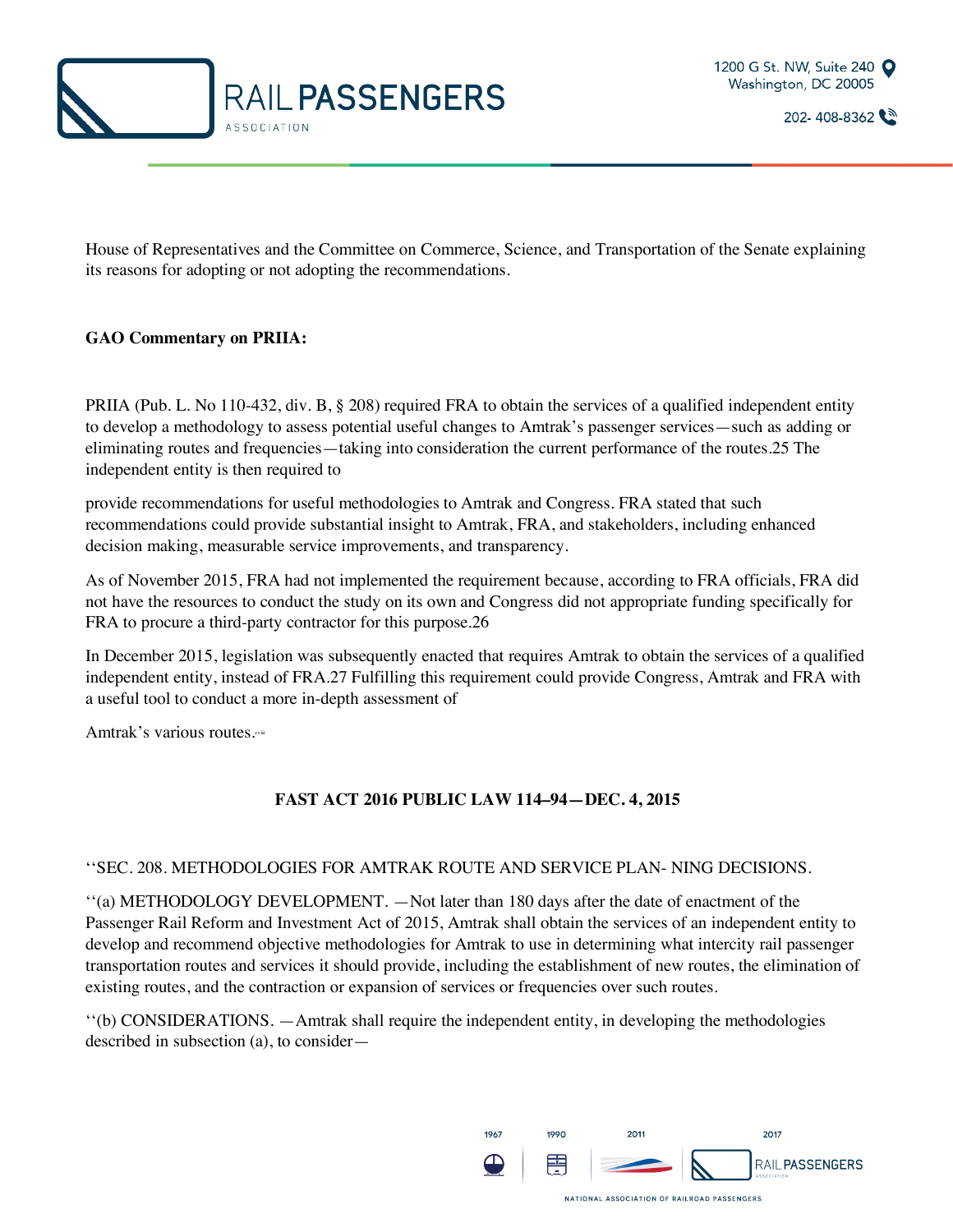



''(1) the current and expected performance and service quality of intercity rail passenger transportation operations, including cost recovery, on-time performance, ridership, on- board services, stations, facilities, equipment, and other services;

''(2) the connectivity of a route with other routes;

''(3) the transportation needs of communities and populations that are not well served by intercity rail passenger transportation service or by other forms of intercity transportation;

''(4) the methodologies of Amtrak and major intercity rail passenger transportation service providers in other countries for determining intercity passenger rail routes and services;

''(5) the financial and operational effects on the overall network, including the effects on direct and indirect costs; ''(6) the views of States, rail carriers that own infrastructure over which Amtrak operates, Interstate Compacts established by Congress and States, Amtrak employee representatives, stakeholder organizations, and other interested parties; and

''(7) the funding levels that will be available under authorization levels that have been enacted into law.

''(c) RECOMMENDATIONS. —Not later than 1 year after the date of enactment of the Passenger Rail Reform and Investment Act of 2015, Amtrak shall transmit to the Committee on Commerce, Science, and Transportation of the Senate and the Committee on Transportation and Infrastructure of the House of Representatives the recommendations developed by the independent entity under subsection (a).

''(d) CONSIDERATION OF RECOMMENDATIONS. —Not later than 90 days after the date on which the recommendations are trans- mitted under subsection (c), the Amtrak Board of Directors shall consider the adoption of each recommendation and transmit to the Committee on Commerce, Science, and Transportation of the Senate and the Committee on Transportation and Infrastructure of the House of Representatives a report explaining the reasons for adopting or not adopting each recommendation.

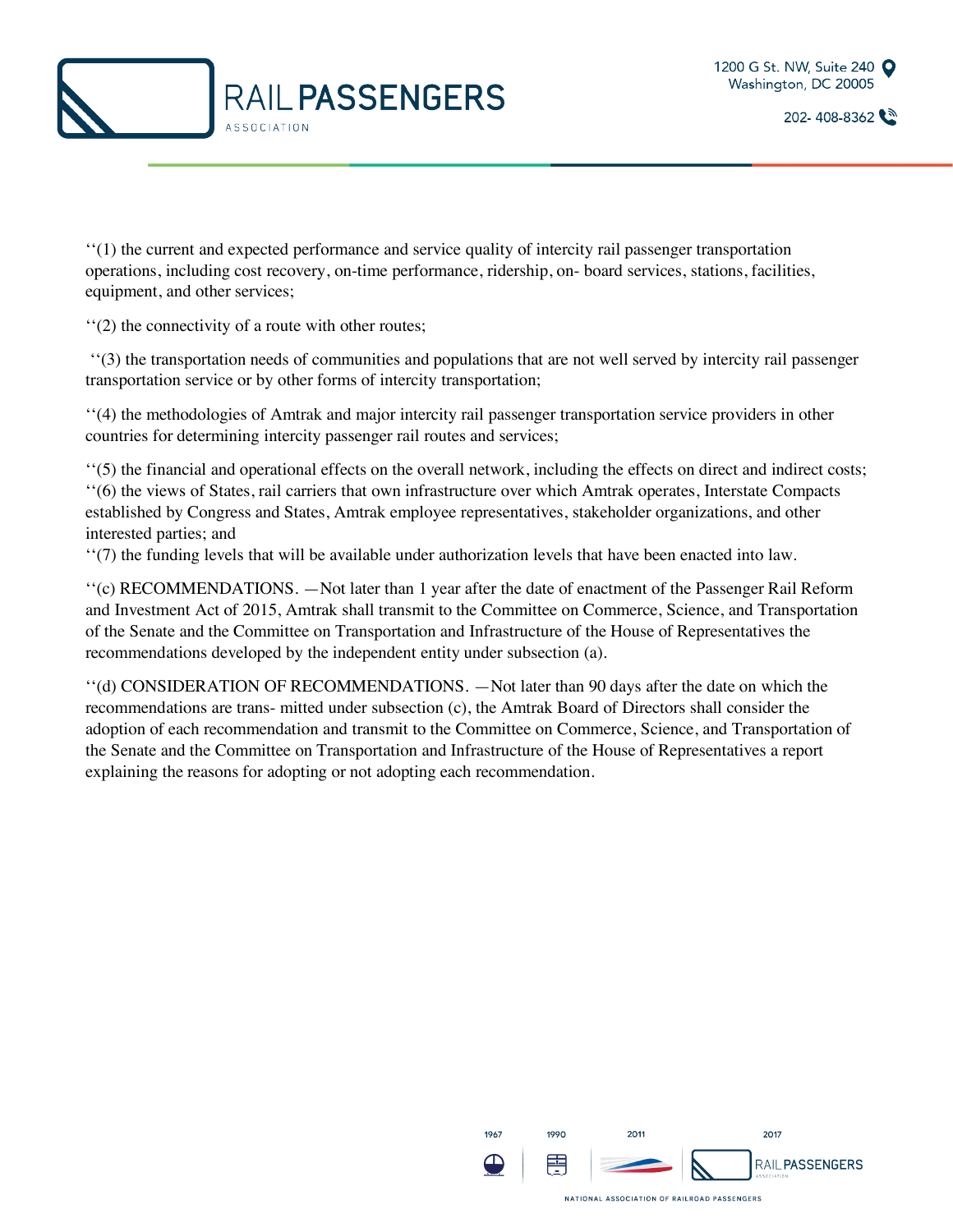



## **Appendix F**

## **Background Information on Systra Consulting**

According to its website, SYSTRA Consulting applies systems engineering tools, processes, and practices to project life-cycle phases, including project concept, design, implementation, operation, and maintenance. Its Traction Power and Electrical Systems group has successfully modeled, analyzed, designed, tested, and provided construction support service for many types of traction power systems. Their power team includes licensed professional engineers from the railroad and utility industries. They use software programs such as RAILSIM, PSS/E, ETAP, CYMCAP and SKM Power Tools. They offer capabilities in simulations and analytical studies.<sup>\*</sup>

(Rev 8/23/18 2:57 PM PDT)

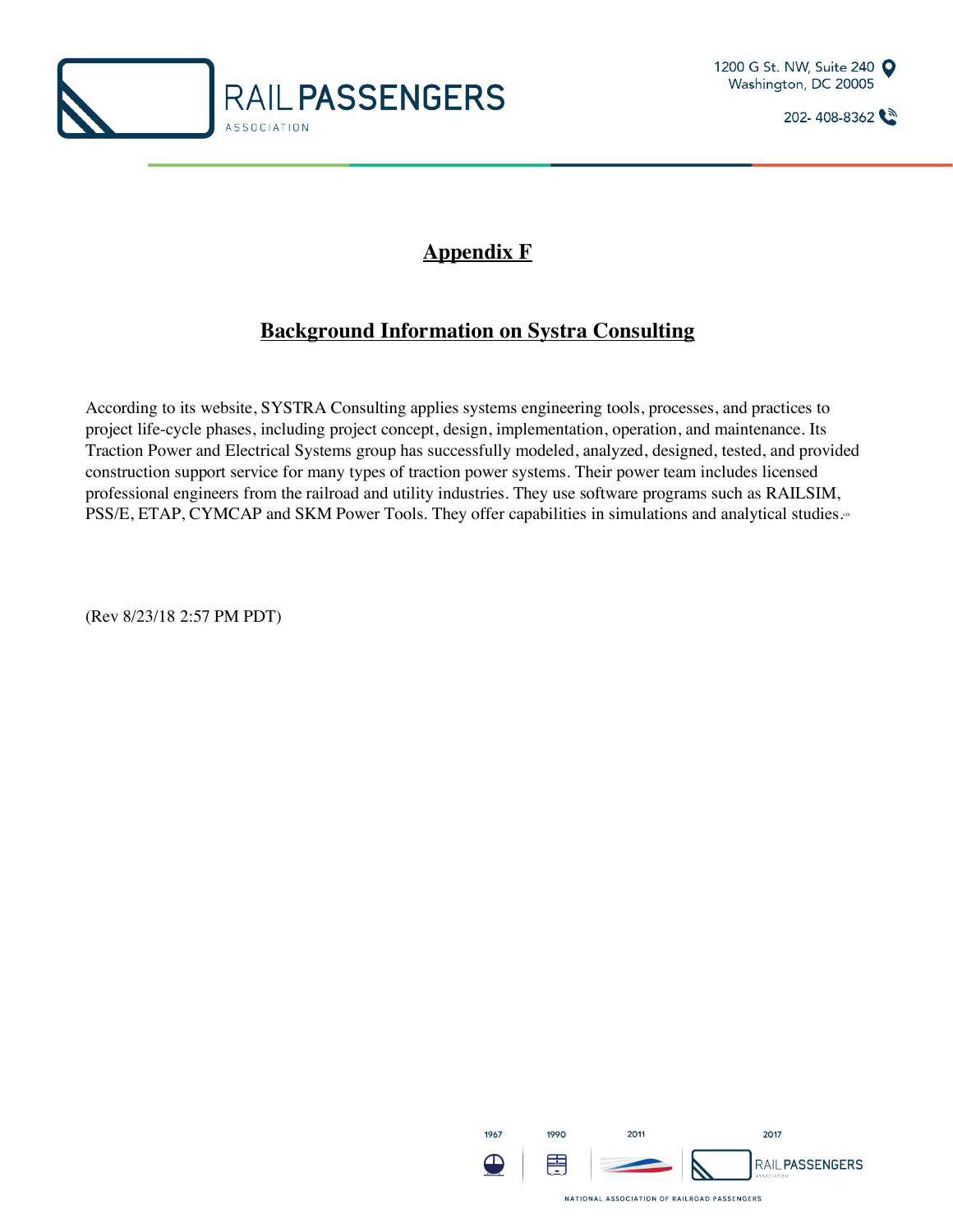



## **Appendix G**

## **Endnotes**

ii Idem.

 $\overline{a}$ 

iii Ibid, page 1.

iv Idem.

<sup>v</sup> Ibid, page 2.

vii Ibid., page 20.

viii Ibid., page 22.

- $\cdot$  Ibid., pages 22-23.
- <sup>x</sup> Ibid., page 23.
- $\overline{M}$  Ibid., pages 24-25.
- xii Ibid., page 25.
- xiii Ibid., page 23.
- xiv Ibid., page 33.
- xv Ibid., page 33.
- xvi Ibid., pages 46 through 50.

xvii Ibid., page 22.

xviii *Update on the Methodology for Amtrak Cost Accounting, Amtrak Performance Tracking (APT): Volume 1*, U.S. Department of Transportation, Federal Railroad Administration, April 22, 2016 (hereafter referred to as Volpe 2016), page 46.

xix Idem.

- $\approx$  OIG 2013, op. cit. page 3.
- xxi Surface Transportation Board.
- xxii Interstate Commerce Commission.
- $x$ xxiii Volpe 2009, op. cit. page 29.
- xxiv Idem.



<sup>i</sup> *Amtrak's New Cost Accounting System Is A Significant Improvement but Concerns Over Precision and Long-Term Viability Remain,* US Department of Transportation, Office of the Inspector General, Report #CR-2013-056, March 27, 2013 (hereafter referred to as OIG 2013), page 2.

vi *Methodology for Determining the Avoidable and Fully Allocated Costs of Amtrak Routes Volume I, Main Report,* U.S. Department of Transportation, The John A. Volpe National Transportation Center, Report to Congress, December 15, 2009 (hereafter referred to as Volpe 2009), page 1.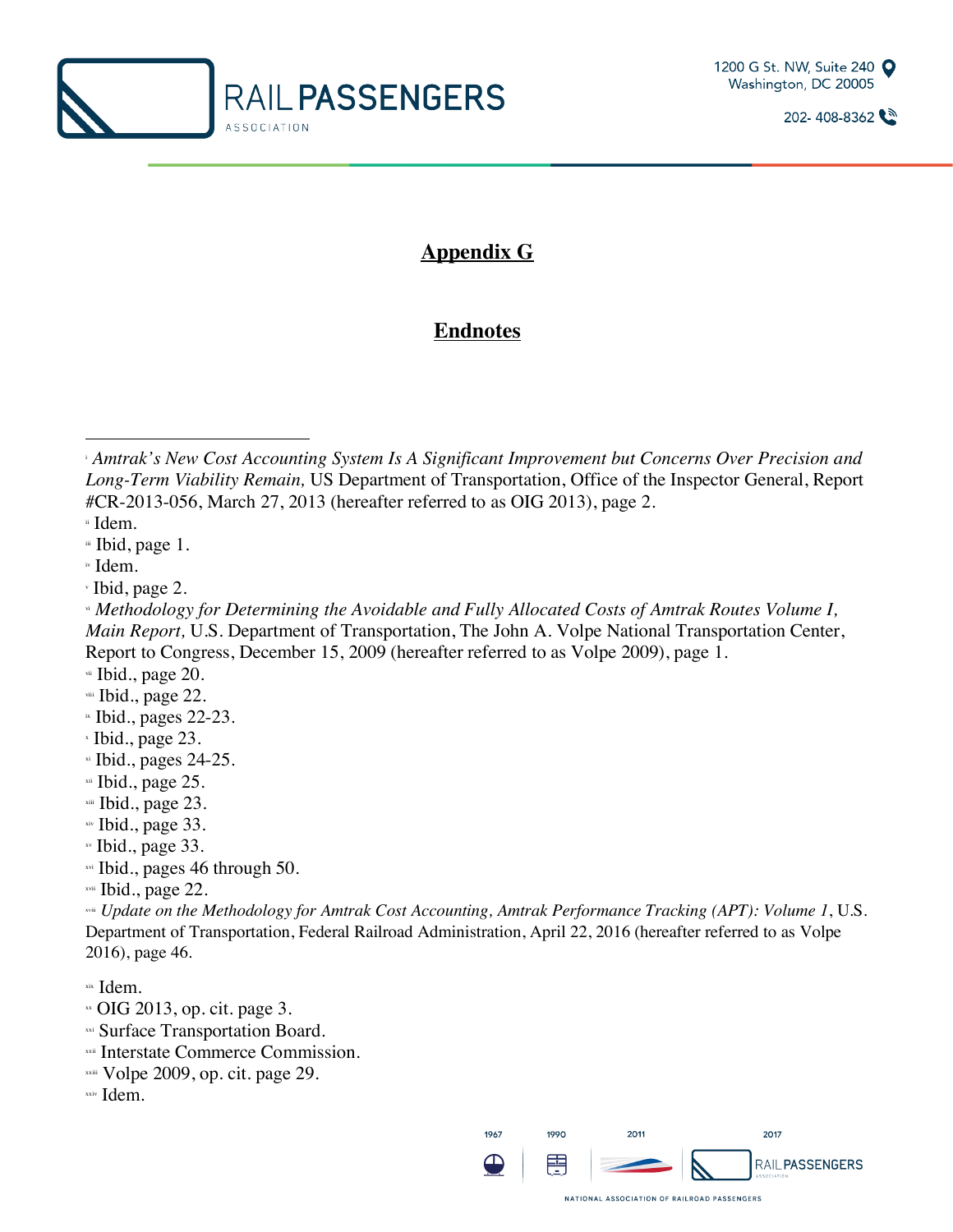



xxv Idem.

l

xxvi *Passenger Rail Investment and Improvement Act of 2008*, P.L. No. 110-432 Div. B.<br>xxvi OIG 2013, op. cit. page 1.

xxviii Ibid, page 6.

xxix Idem.

xxx Idem.

xxxi Volpe 20009, op. cit., page 32 xxxii*Amtrak - Better Reporting, Planning, and Improved Financial Information Could Enhance Decision Making*, United States Government Accountability Office, January 6, 2016, GAO 16-67, (hereafter referred to as GAO 2016), page 24.

- xxxiii Ibid., page 25.
- $x_{\text{axis}}$  OIG 2013, op. cit. page 6.
- $x_{xx}$  Ibid. pages 6 and 7.
- xxxvi Ibid. page 9.
- xxxvii Ibid. page 19.
- xxxviii Ibid. page 10.
- $x$ xxix Volpe 2016, page 15.
- $x1$  Volpe 2016.
- $xii$  Ibid., page 13, footnote 3.
- $x<sub>tili</sub>$  OIG 2013, op. cit., page 6.
- xliii Volpe 2009, op. cit., page 30.
- $x_{\text{div}}$  Volpe 2016, op. cit., page 32.
- xlv Ibid., page 20.
- $x$ lvi Volpe 2009, op. cit., page 30.
- xlvii Idem.
- xlviii Ibid., page 29.
- xlix Ibid., page 30.

<sup>l</sup> Ibid., page 29.

li *PRIIA Section 209 Cost Methodology Policy, Final Version*, The States Working Group (SWG) and Amtrak, August 2011, page 3.

lii *Amtrak Better Reporting, Planning and Improved Financial Information Could Enhance Decision Making,* United States Government Accountability Office*,* Report GAO-16-67, January 2016, (hereafter referred to as GAO 2016), page 21.

liii Idem.

liv Ibid., page 37.

 $\nu$  Ibid., page 27.

lvi *Amtrak Performance Tracking (APT) System, Methodology Summary,* U. S. Department of Transportation, John A. Volpe National Transportation Systems Center, September 2017 (DOT-VNTSC-FRA-17-06), (hereafter referred to as Volpe 2017), page 46

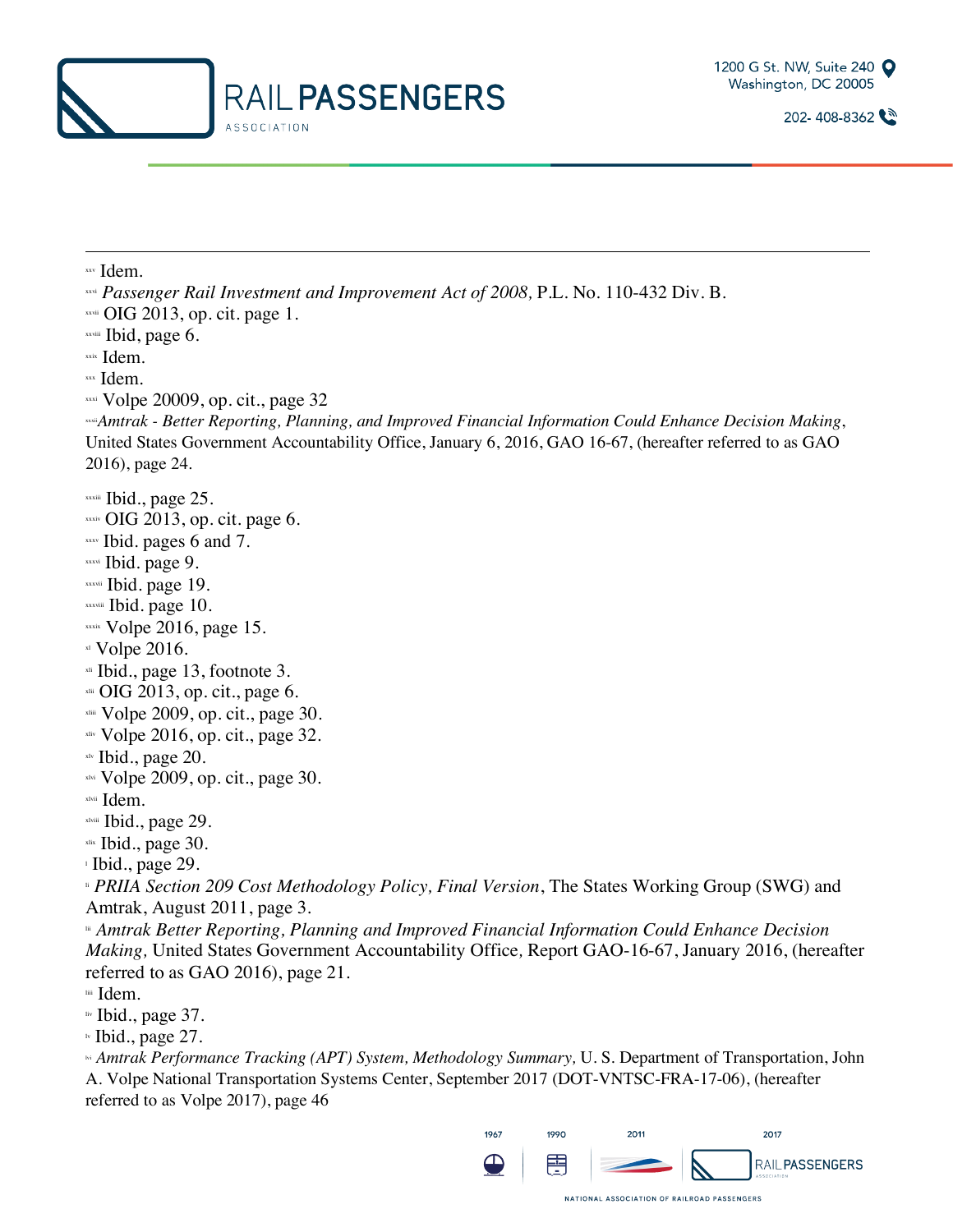



lvii Volpe 2016, page 73 and 74. lviii Ibid., page 75. lix Idem.  $\mu$  Ibid., page 76. 1xi Ibid., page 130. lxii Idem. lxiii Idem. lxiv Ibid., page 129 lxv Idem. lxvi OIG 2013, page 4. lxvii Ibid., pages 54 and 55. 1xviii Ibid. page 116.  $\frac{1}{x}$  Volpe 2016, op. cit., page 126 lxx Idem. lxxi Idem. **Lxxii** See Appendix F lxxiii Volpe 2016, op. cit. page 126. lxxiv Ibid., page 126. lxxv Idem. lxxvi Ibid., page 127. lxxvii Ibid., page 126. lxxviii Ibid., page 127. lxxix Ibid., page 131. lxxx Idem. lxxxi Ibid., page 132. lxxxii Ibid., page 133. lxxxiii Idem. lxxxiv Ibid., page 134. lxxxv Idem. lxxxvi Idem. lxxxvii Ibid., page 150. lxxxviii Ibid., page 151. lxxxix Ibid., page 152.  $\cdot$  Ibid., page 137. xci *Consolidated Financial Statements, National Railroad Passenger Corporation and Subsidiaries (Amtrak), September 30, 2017 and 2016*, page 3. xcii Volpe 2016, op. cit., page 93. xciii Ibid., page 94.

l

xciv Ibid., page 95.